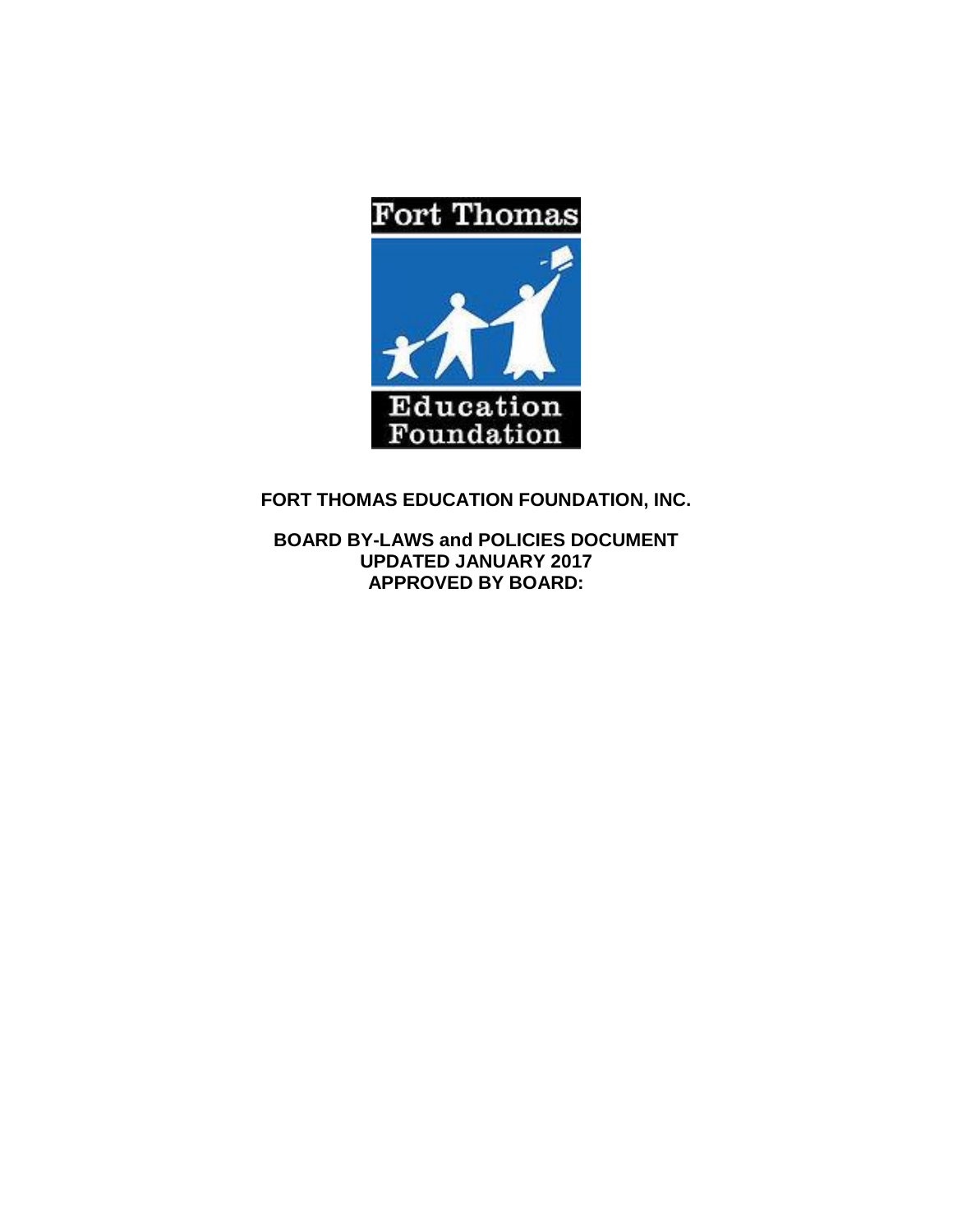| <b>TABLE OF CONTENTS</b>                                                                   |    |  |  |  |
|--------------------------------------------------------------------------------------------|----|--|--|--|
| <b>MISSION STATEMENT</b>                                                                   | 1  |  |  |  |
| <b>VISION STATEMENT</b>                                                                    | 1  |  |  |  |
| <b>AMENDED AND RESTATED BY-LAWS</b>                                                        | 2  |  |  |  |
| <b>STATEMENT OF INVESTMENT POLICY</b>                                                      | 10 |  |  |  |
| <b>CLASSES OF FUNDS POLICY</b>                                                             | 15 |  |  |  |
| <b>GIFT ACCEPTANCE/PLANNING GIVING POLICY</b>                                              | 17 |  |  |  |
| <b>LEVELS OF GIVING POLICY</b>                                                             | 19 |  |  |  |
| POLICY ON SUSPECTED MISCONDUCT, DISHONESTY, FRAUD, AND<br><b>WHISTLE-BLOWER PROTECTION</b> | 20 |  |  |  |
| <b>CONFLICT OF INTEREST POLICY</b>                                                         | 21 |  |  |  |
| <b>CONFLICT OF INTEREST DISCLOSURE STATEMENT</b>                                           | 26 |  |  |  |
| <b>RECORD RETENTION AND DESTRUCTION POLICY</b>                                             | 27 |  |  |  |
| <b>RECORD RETENTION SCHEDULE</b>                                                           | 28 |  |  |  |
| <b>HARASSMENT-FREE WORKPLACE POLICY</b>                                                    | 29 |  |  |  |
| <b>COMPLAINT PROCEDURE</b>                                                                 | 30 |  |  |  |
| <b>INTERNAL FINANCIAL CONTROLS POLICY</b>                                                  | 31 |  |  |  |
| <b>APPENDIX</b>                                                                            | 32 |  |  |  |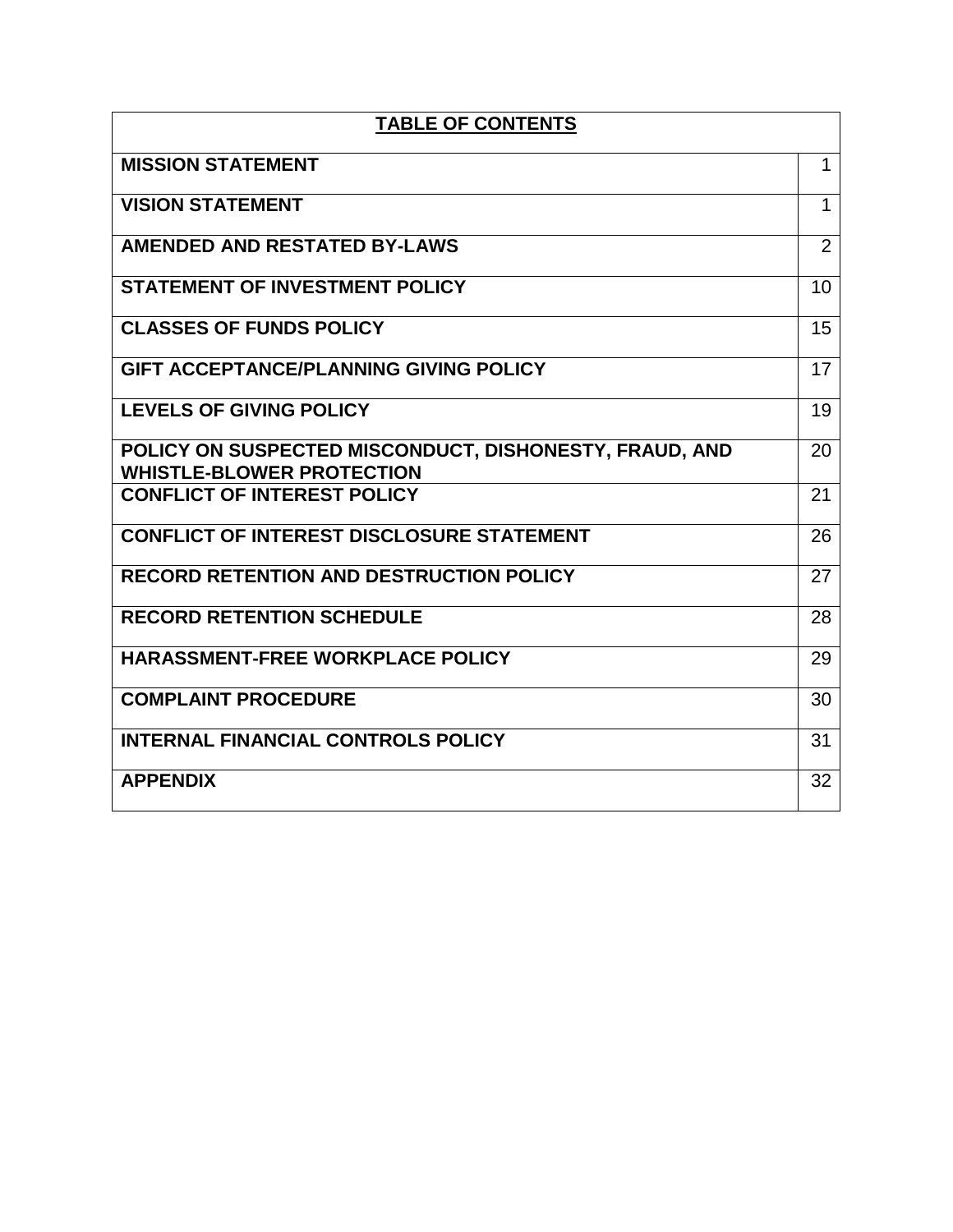### **MISSION STATEMENT**

The mission of the FTEF is to support the educational excellence of the public schools of Fort Thomas, Kentucky. The FTEF will help to provide funds beyond the operating budget for educational programs and activities for students and staff. FTEF funds may be used to facilitate student academic and skill development, recognize outstanding student and staff excellence, provide equipment and capital needs, and expand community resources through the active involvement of individuals, businesses, and civic organizations.

## **VISION STATEMENT**

To create a private school experience in our public school system.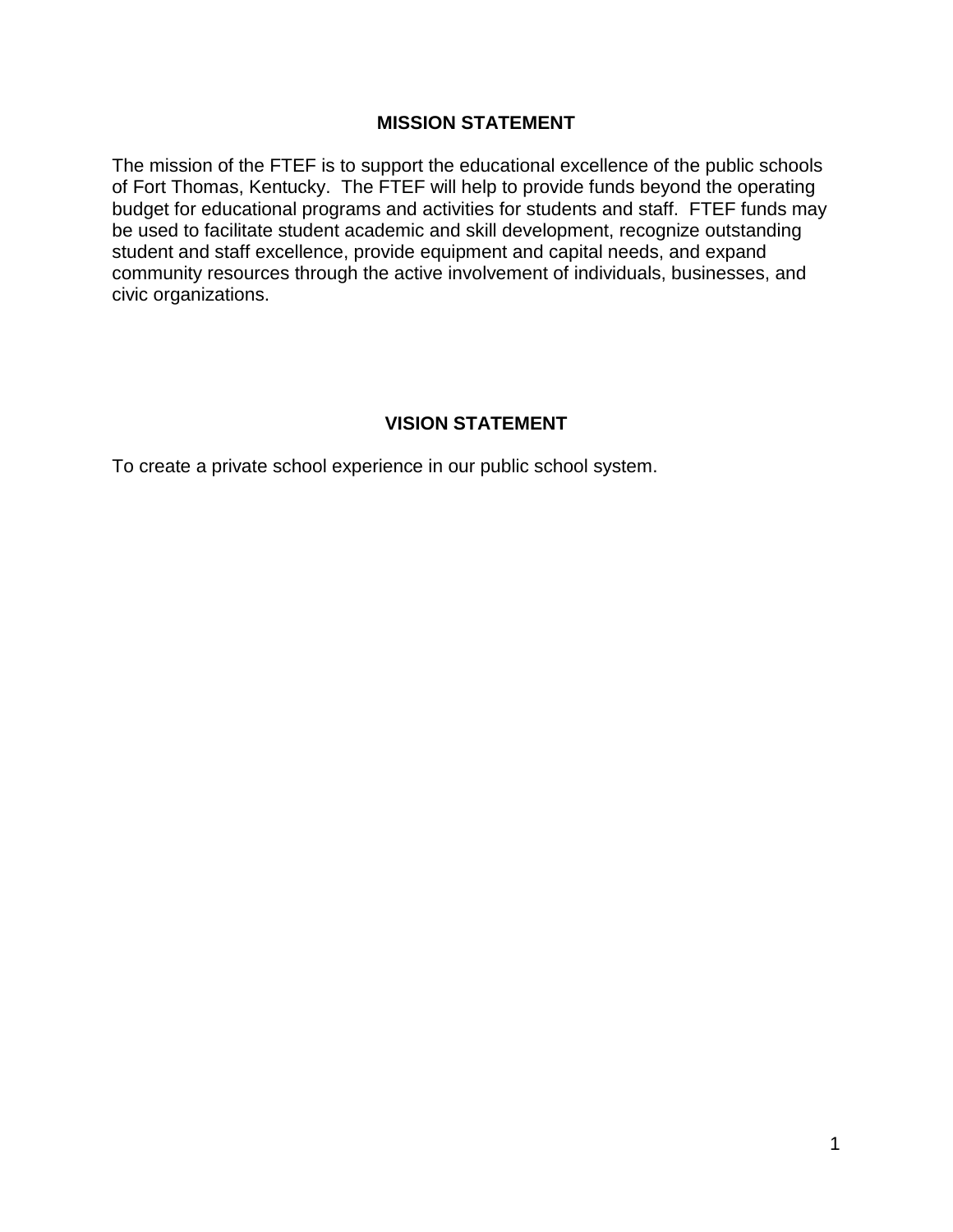#### **AMENDED AND RESTATED BY-LAWS OF FORT THOMAS EDUCATION FOUNDATION, INC.**

(Originally adopted June 19, 2001; Revised/Adopted August 24, 2011)

## **ARTICLE I**

#### Members

Section 1.1 Members. The Corporation shall have no members.

## **ARTICLE II**

#### **Directors**

Section 2.1 Management. The affairs of the Corporation shall be managed by the Board of Directors. The Board of Directors shall have the authority to retain the services of one or more persons or organizations to aid in the daily management of the affairs of the Corporation.

Section 2.2 Number of Directors. The Board of Directors shall be composed of no less than twelve (12) and no more than twenty-five (25) voting Directors.

Section 2.3 Classes and Term of Directors. The Board of Directors shall consist of three (3) substantially evenly divided classes of Directors each with the term of office of one class of Director expiring each year. Except as otherwise provided in this Section and subject to the removal provisions contained in the Articles of Incorporation, a Director shall serve a term of three (3) years. At the annual meeting of the Board of Directors following the adoption of these By-Laws, Directors of Class A shall be elected to hold office for a term expiring at the close of the next succeeding fiscal year, Directors of Class B shall be elected to hold office for a term expiring at the end of the second succeeding fiscal year, and Directors of Class C shall be elected to hold office for a term expiring at the end of the third succeeding fiscal year. Subject to the foregoing, at each May election meeting thereafter, the successors to the class of Directors whose term then expire shall be elected to hold office for a term expiring at the end of the third succeeding fiscal year. In the event of any increase or decrease in the number of Directors of the Corporation, the Directors shall be increased or decreased as nearly equally as may be possible. Directors may serve an unlimited number of consecutive terms plus a fractional term if the initial appointment is for less than a full three (3) year term. In addition, the Superintendent and one member of the Board of Education, elected by the Board of Education, of the Fort Thomas Independent School District shall serve as advisory, non-voting members of the Board of Directors, but shall not count towards the presence of a quorum or be considered as Directors for any other purpose under these By-Laws.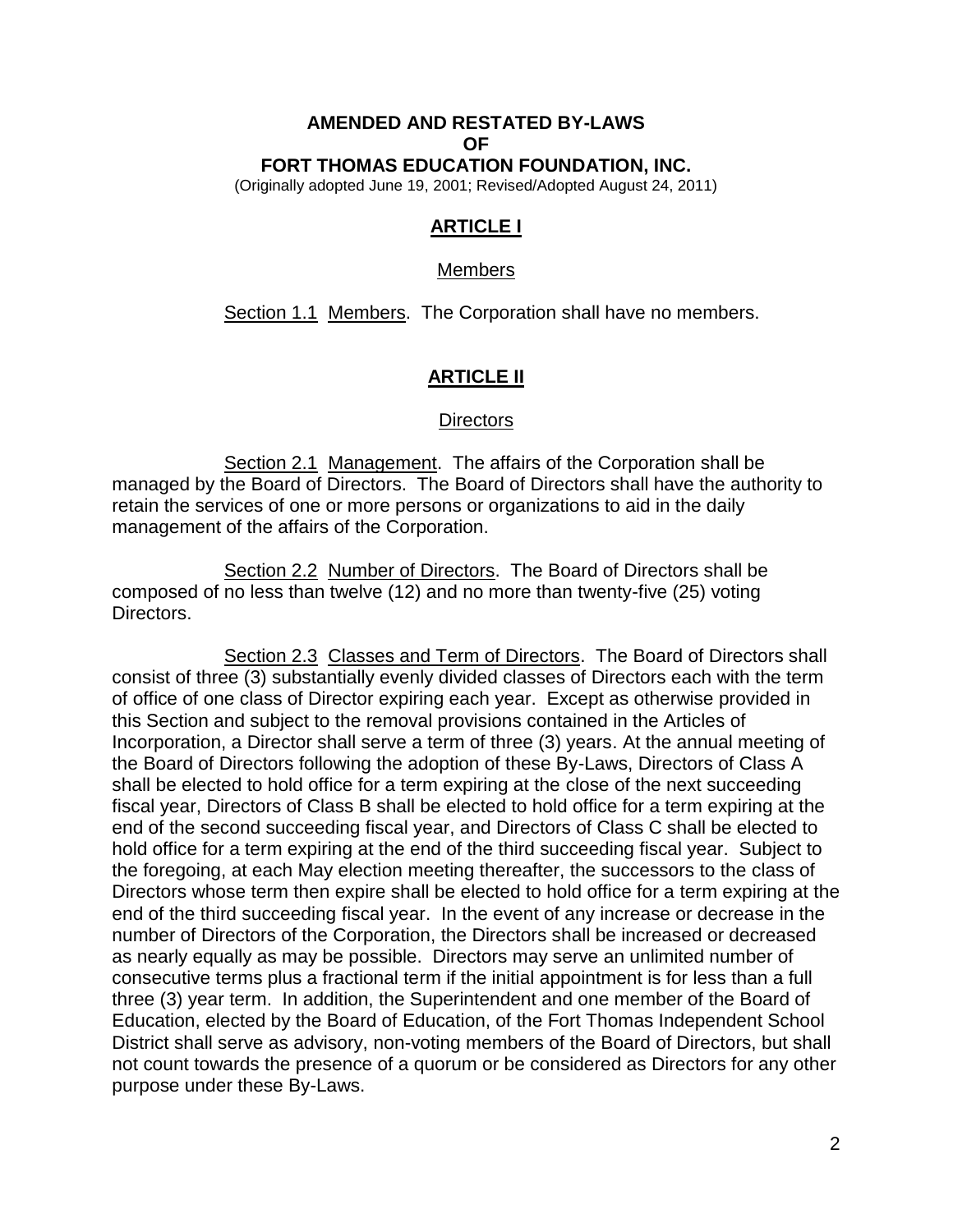Section 2.4 Annual Meeting and Election of Directors. The annual meeting of the Board of Directors shall be the first meeting held following the June meeting and after the close of the prior fiscal year, at a time and place established pursuant to these By-Laws. The initial Board of Directors shall hold office until the first annual meeting of the Board of Directors. Except for the initial Directors, all Directors shall be elected by a majority of the Board of Directors present at the meeting at which the vote is taken, which shall occur during the May meeting. The term of office shall begin on the first day of the new fiscal year following the election meeting. The term of office shall end on the last day of the fiscal year. Although swearing in may occur prior to the end of the fiscal year, voting rights for incoming and outgoing members follow their term of service.

Section 2.5 Vacancies. Any vacancy that may occur in the Board of Directors caused by death, resignation, removal or otherwise, may be filled by the affirmative vote of a majority of the remaining Directors, though less than a quorum of the Board of Directors. A successor to a vacancy so elected shall serve for the unexpired term of his/her predecessor.

Section 2.5.1 Leave of Absences. Upon request, leave of absence may be granted by a majority of Directors, provided that no more than three (3) Directors may be on a leave of absence at any one time. The length of the leave is to be stated in the motion, and can be extended upon request by an additional vote. In the event of a leave of absence, the absent Director shall be deleted from the total number of members for purposes of calculating a quorum, but the vacant membership shall not be filled.

Section 2.6 Meetings of Board of Directors. Meetings of the Board of Directors, including the annual meeting, shall be held at any time or place, within or without the State of Kentucky, pursuant to the resolution of the Board of Directors or to a call signed by the Chairperson, the Secretary or a majority of the Directors. Unless waived as provided herein, seven (7) days prior written notice of such meeting shall be given to each Director unless the Board of Directors have fixed a regular time and place for such meeting in which case no notice shall be required for any meeting.

Section 2.6.1 Absences. A Director may be asked to terminate membership on the Board of Directors after significant absences to Board Meetings and declining participation on committees. Directors must provide advance notice of an absence to a staff member.

Section 2.7 Quorum. One-third of the members of the Board of Directors or a minimum of eight persons constitutes a quorum at any meeting of the Board of Directors. The act of a majority of the Directors present at a meeting at which a quorum is present shall be the act of the Board of Directors, unless the act of the Board of Directors, unless that act of a greater number is required by law, the Articles of Incorporation or these By-Laws.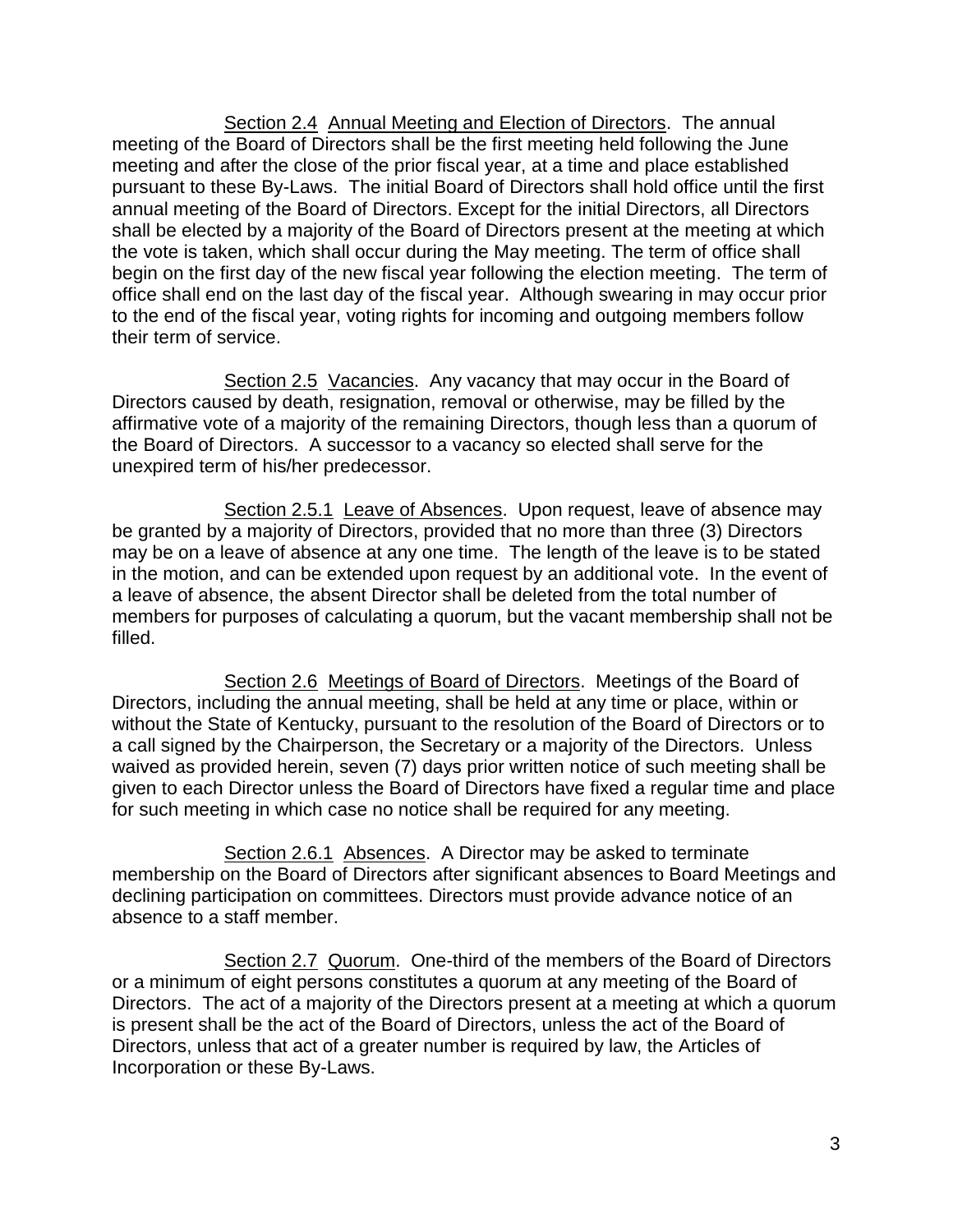Section 2.8 Committees. The Board of Directors may establish any number of permanent and/or *ad hoc* committees and authorize the delegation to any such committee of any authority of the Board of Directors, however conferred. The committees shall make such reports and recommendations as the Board of Directors shall direct. Each committee shall serve at the pleasure of the Board of Directors and shall be subject to the control and direction of the Board of Directors.

## Section 2.8.1 Executive Committee

Membership. There shall be an Executive Committee of the Board of Directors composed of the Chair, Vice-Chair, Secretary, Treasurer, Immediate Past Chair (if still a member of the Board of Directors) and up to three (3) other Members-at-Large from the Board of Directors who may be appointed by the Chair, subject to approval of the Board. The Chair shall be the Chair of the Executive Committee. The Executive Committee shall have all authority of the Board of Directors in the management of the business of the Corporation in the interval between meetings of the Board of Directors. As with all other committees of the Corporation, the Executive Committee shall at all times be subject to the control and direction of the Board of Directors and shall report all actions taken at the next meeting of the Board of Directors.

Functions. Unless otherwise determined by the Board of Directors and subject to any applicable limits of Kentucky nonprofit corporate law, the functions of the Executive Committee shall include, but not be limited, to the following:

> a. Referring matters to standing or *ad hoc* committees for review, consideration, study and report;

> b. Referring matters to standing or *ad hoc* committees for their recommendation to the Board for action to be taken;

c. Referring matters directly to the Board with recommendation for action to be taken;

d. Meeting regularly to ensure that proper interchange of information occurs so that each Director may fulfill his/her duties;

e. Offering direction to the Executive Director, as appropriate, and conducting an annual performance review of the Executive Director. This annual performance review shall be in writing, shall ensure the participation of the Executive Director and shall be in keeping with the established policies and procedures of the Corporation. The results shall be reported to the Board at a regular meeting; and

f. Reviewing and forwarding with recommendation to the Board of Directors and approving all policies submitted, unless otherwise directed by the Board of Directors.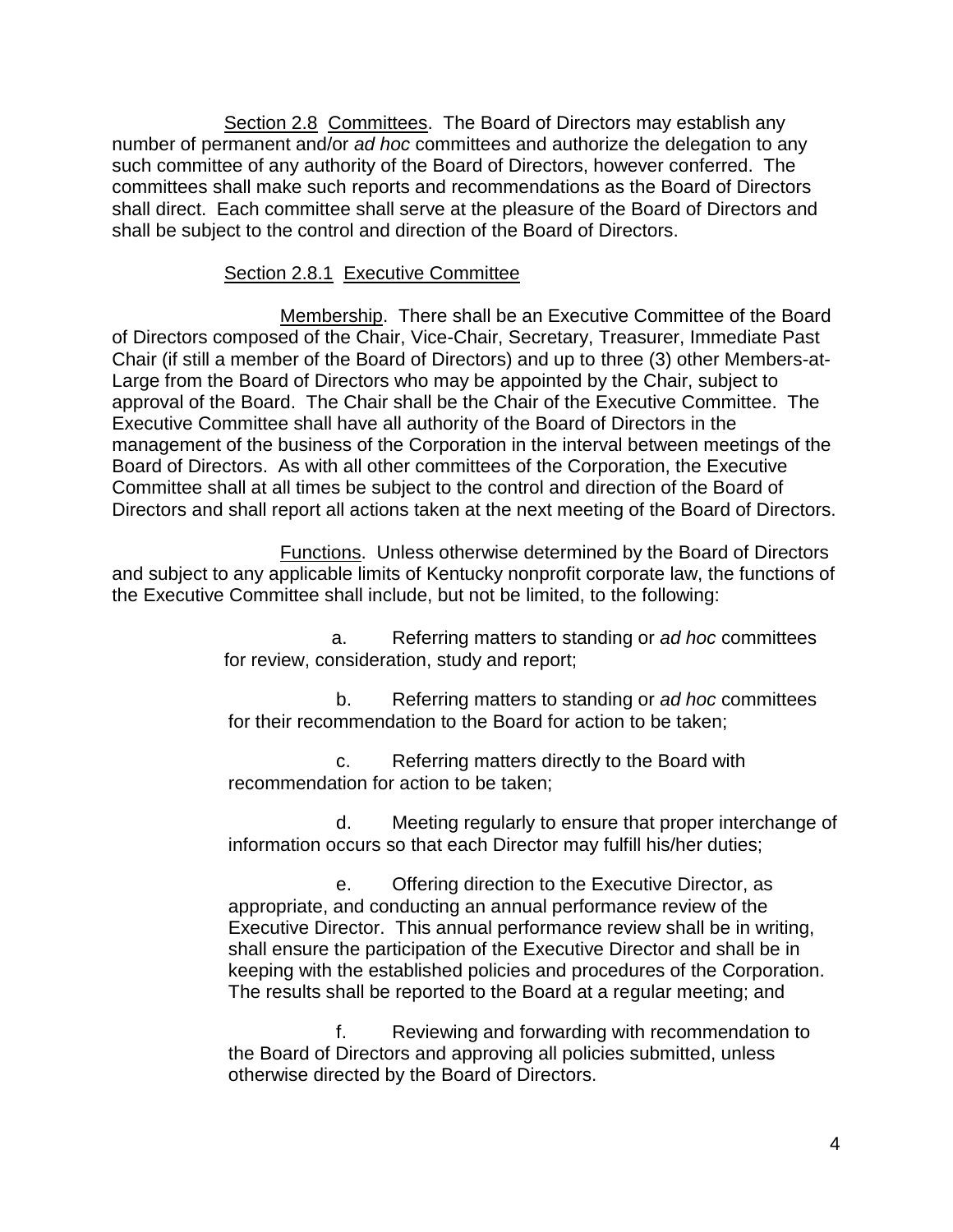Section 2.9 Compensation. The Directors shall receive no compensation for serving on the Board of Directors.

Section 2.10 Liability. No person who was, is now or later shall become a Director shall be personally liable to the Corporation's creditors for any liability or indebtedness.

Section 2.11 Removal. A Director may be removed from the Board of Directors for or without cause by the affirmative vote of at least three-fourths of the remaining Directors (and not just of three-fourths or greater of the Directors present at the meeting).

Section 2.12 Voting. A Director must be present at a meeting to cast a vote. A vote may not be cast by proxy.

Section 2.13 Attendance, Presence and Participation in Meetings. Meetings of the Board of Directors or Committees may be held, and a Director may participate in a meeting of the Board of Directors or a Committee, by means of any electronic or other communication (including, but not limited to, telephone conference call) through which the Directors, other persons so participating in the meeting, and all persons physically present at the meeting may simultaneously hear or otherwise communicate with each other during the meeting. Participation in a meeting by a Director by such means constitutes personal presence at the meeting.

# **ARTICLE III**

## **Officers**

Section 3.1 Composition. The officers of the Corporation shall be a Chairperson who shall serve as Chief Executive Officer, a Vice Chairperson, a Secretary, a Treasurer, and such other officers, as may be elected by the Board of Directors. The office of Chairperson, Vice-Chairperson, Secretary and Treasurer must be held by four (4) different Board Members. Other offices can be held by any Board Member. There are no restrictions on the number of the other offices held by any one Board Member. All officers must also be members of the Board of Directors.

Section 3.2 Tenure and Election. All officers of the Corporation shall be elected by the Board of Directors and, subject to his or her removal as provided herein, each officer shall hold office for one (1) year and until his or her successor is elected and qualified, or for such period as the Board of Directors may designate.

Section 3.3 Removal. Any officer may be removed, either for or without cause, by the affirmative vote of a majority of the Directors (and not just a majority of the Directors present at the meeting) at any special meeting of the Board of Directors called for that purpose or at any regular meeting of the Board of Directors.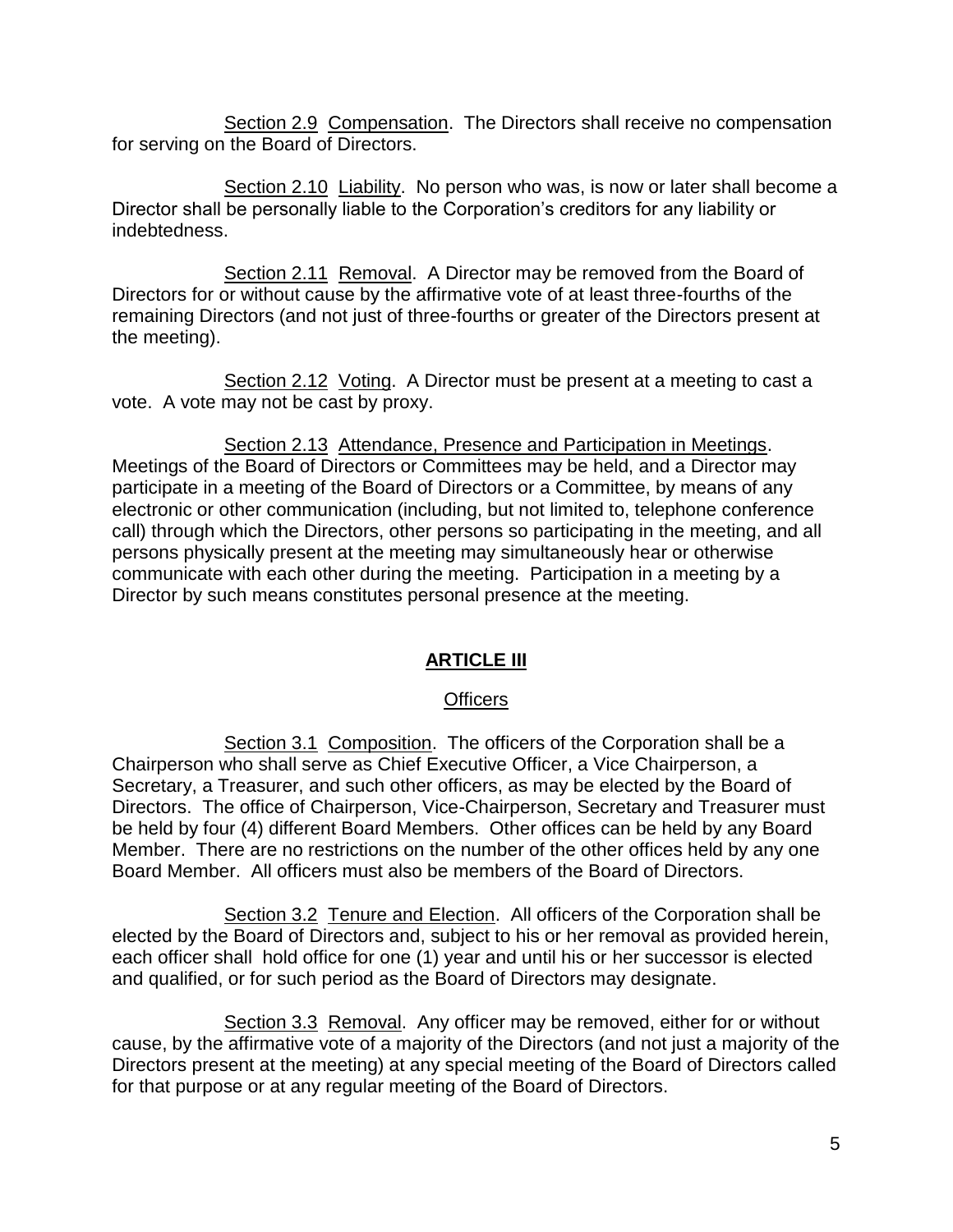Section 3.4 Vacancies. Vacancies in any office of the Corporation may be filled for the unexpired term by the Board of Directors at any special meeting of the Board of Directors called for that purpose or at any regular meeting of the Board of Directors.

Section 3.5 Powers and Duties. The officers of the Corporation shall each have such power and duties as generally pertain to their respective offices, and such further powers and duties as from time to time may be conferred by the Board of Directors.

## Section 3.6 Duties of Officers:

Section 3.6.1 Chairperson. The Chairperson shall be the chief executive officer of the corporation and shall preside at all meetings of the Board of Directors. He (She) shall also be an ex officio member on all management committees. He (She) shall also perform all duties incident to the office of the Chairperson and such other duties as may be prescribed by the Board of Directors from time to time.

Section 3.6.2 Vice-Chairperson. The Vice-Chairperson shall perform such duties as may be prescribed from time to time by the Board of Directors or the Chairperson. In the absence of the Chairperson, or in the event of his or her disability, inability, or refusal to act, the Vice-Chairperson shall perform the duties of the Chairperson, subject to the restrictions of the Board of Directors.

Section 3.6.3 Secretary. The Secretary shall provide for the keeping of minutes of all meetings of the Board of Directors. He (She) shall give or cause to be given appropriate notices in accordance with these By-Laws, or as may be required by law and shall act as custodian of all corporate records and reports. He (She) shall perform all duties incident to the office and such other duties as may be assigned from time to time by the Chairperson.

Section 3.6.4 Treasurer. The Treasurer shall be the Chief Financial Officer of the Corporation and shall keep or cause to be kept correct and accurate accounts of the properties and financial transactions of the Corporation and in general perform all duties incident to the office and such other duties as may be assigned from time to time by the Chairperson. The Treasurer shall receive and safely keep all funds of the Corporation and deposit them wherever designated by the Board of Directors. Distribution of the Corporation's funds shall be made for use as authorized by the Board of Directors.

Section 3.6.5 Assistant Secretaries and Assistant Treasurers. The Assistant Secretaries, if any, and the Assistant Treasurers, if any, shall, in the absence or disability of the Secretary or Treasurer, respectively, have the duties and powers of the Secretary or Treasurer and shall have such other duties and powers as the Board of Directors from time to time prescribes.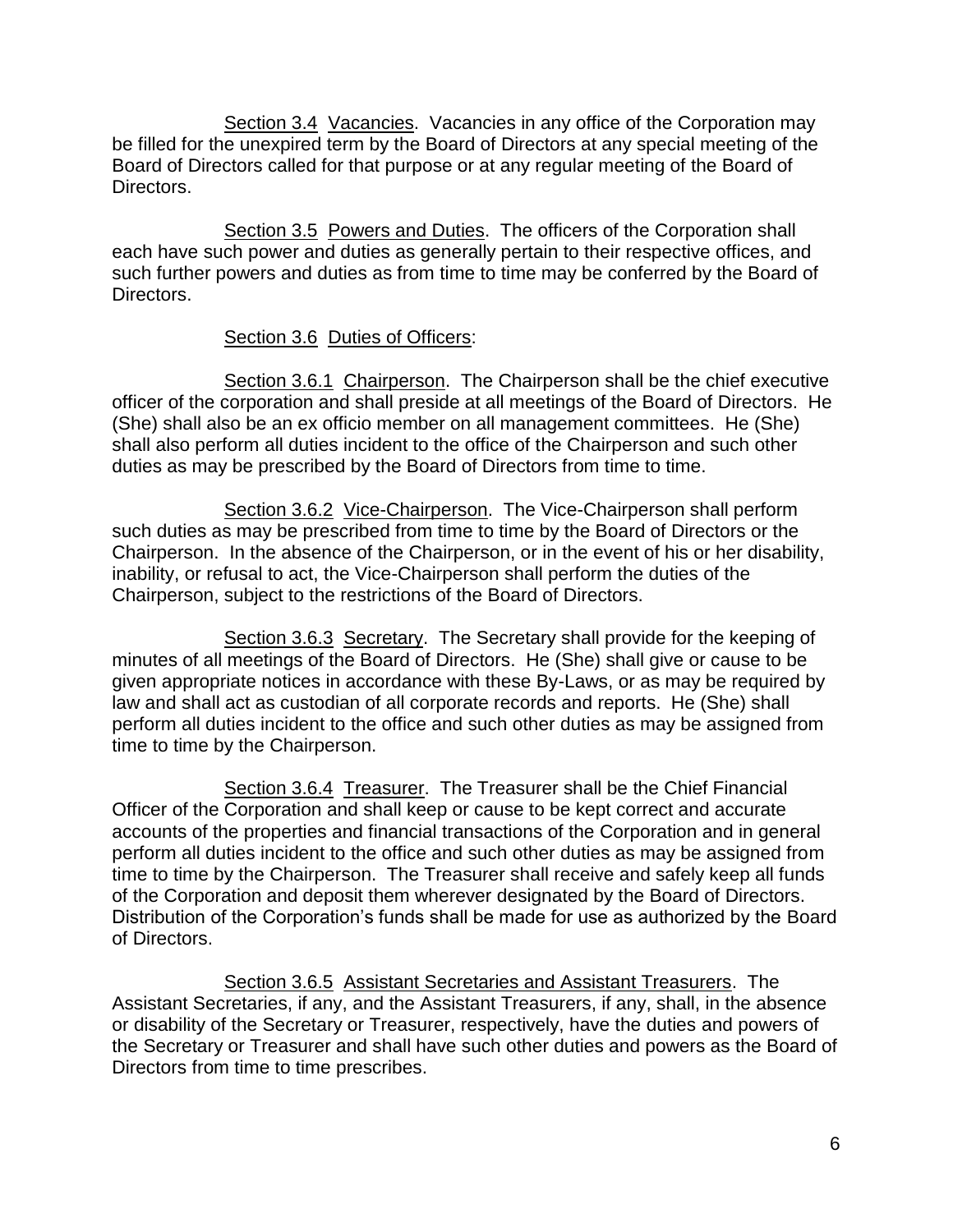## **ARTICLE IV**

#### Contracts, Checks, Deposits, Gifts

Section 4.1 Contracts. The Board of Directors may authorize and empower one or more officers to execute and deliver any and all contracts, papers and documents or to do other acts or things on the behalf of the Corporation, including those required or convenient to dealing with governmental authorities.

Section 4.2 Checks. The Treasurer may sign a check for any monetary amount from the Corporation funds to pay for expenditures in accordance with the annual operating budget. Each committee is responsible for producing a budget and receiving approval for that budget before the end of the first month of the fiscal year. The committee budgets will be added to the operational budget to determine a final budget for the fiscal year and the Treasurer will then have authority to sign checks up to but not in excess of the budgeted amounts. Any requests for expenses in excess of the budgeted amounts must be submitted to the Executive Committee for review and approval. Once approved, the Treasurer is authorized to sign a check for that reimbursement and/or expense. If an individual expense in excess of \$5,000 arises that was not appropriately budgeted for, that expense must be reviewed and approved by the entire Board of Directors before the Treasurer may sign the check.

Section 4.3 Petty Cash. The Treasurer shall maintain an administrative fund in the amount specified by the Board of Directors using generally accepted accounting practices.

Section 4.4 Deposits. All funds of the Corporation shall be deposited from time to time to the credit of the Corporation in such banks, trust companies and other depositories as the Board of Directors may select.

Section 4.5 Gifts. A gift to the Corporation other than unencumbered monetary gifts may only be accepted by an act of the Board of Directors at any meeting of that body. The gifts include, but are limited to, contributions with provisions, services in-kind, and real property for the general purposes or for any specific purpose of the Corporation.

### **ARTICLE V**

#### Fiscal Year

Section 5.1. Fiscal Year. The fiscal year of the Corporation shall begin the first day of July and end on the last day of June in the next calendar year.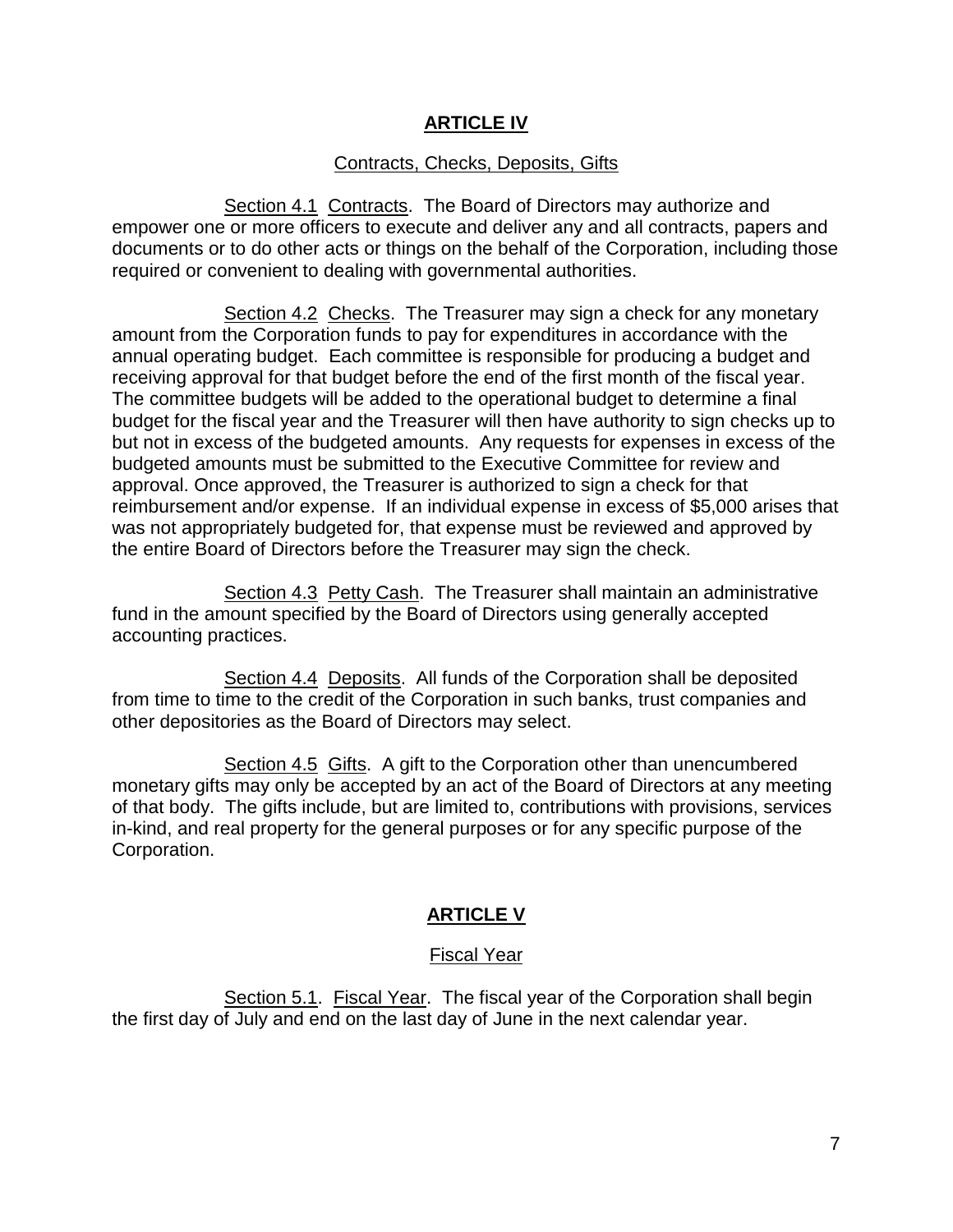## **ARTICLE VI**

### Indemnification

Section 6.1 Required Indemnification. The Corporation hereby adopts, by reference, the provisions of KRS 271B.8-500 et seq., regarding the indemnification of Officers, Directors, employees and agents. A copy of KRS 271B.8-500 et seq. is attached hereto and made a part hereof.

Section 6.2 Permissive Indemnification. To the extent indemnification is not provided for under Section 6.1, the Corporation shall indemnify and hold harmless any Director, Officer, employee, agent or other person from claims, expenses, costs and/or liabilities, as directed by the affirmative vote of a majority of the disinterested members of the Board of Directors.

## **ARTICLE VII**

### Waiver of Notice

Section 7.1 Waiver of Notice. Whenever any notice is required to be given to any Director of the Corporation under the provisions of law or under the provisions of the Articles of Incorporation or these By-Laws, a waiver thereof in writing signed by the person or persons entitled to such notice, whether before or after the time stated therein, shall be equivalent to the giving of such notice.

## **ARTICLE VIII**

### Action in Writing

Section 8.1 Action in Writing. Any action required by law to be taken at a meeting of the Directors of the Corporation, or any action which may be taken at a meeting of the Directors, may be taken without a meeting if a consent in writing, setting forth the action so taken, shall be signed by all of the Directors. Such consent shall have the same force and effect as a unanimous vote.

## **ARTICLE IX**

#### **Amendments**

Section 9.1 Amendments. These By-Laws may be altered, amended or repealed and new By-Laws may be adopted at a meeting of the Board of Directors by the affirmative vote of two thirds of the Directors present at any proper meeting called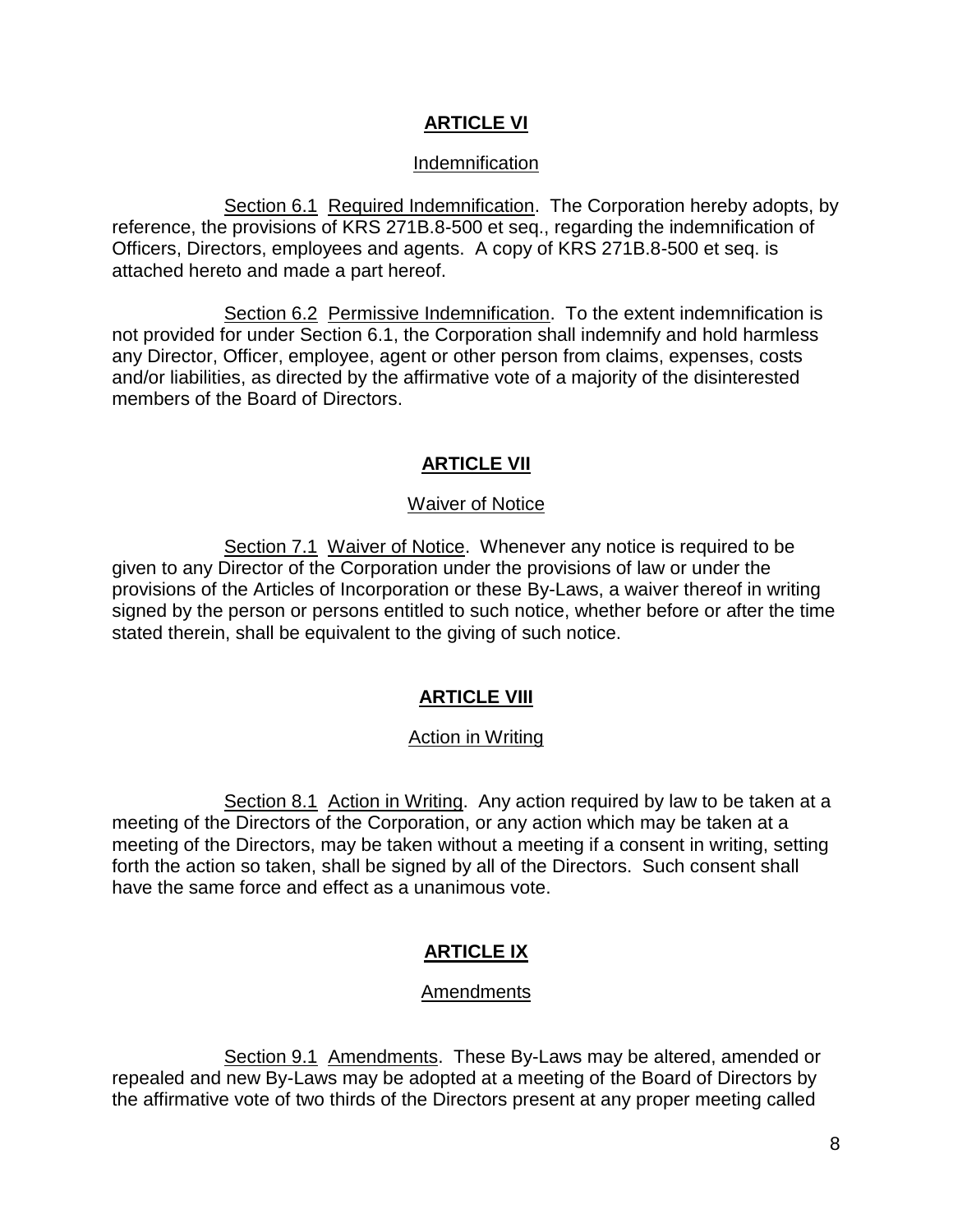for that purpose when the proposed alteration, amendment, adoption or repeal has been set out in the written notice of such meeting.

# **ARTICLE X**

#### Purpose

Section 10.1 The purpose of this Corporation is to encourage, enhance and reward educational excellence in the Fort Thomas Independent School District by:

- (i) Soliciting and accepting restricted and/or unrestricted gifts and donations for the Corporation's purpose.
- (ii) Using the unrestricted gifts and donations and the income thereon for any educational purpose (including, but not limited to, capital facilities and improvements, but excluding athletic activities and/or facilities) as determined by the Board of Directors. Unrestricted gifts and donations and the income thereon may be segregated for accounting purposes as determined by the Board of Directors.
- (iii) Using the restricted gifts and donations for any educational purpose (including, but not limited to, athletic activities and/or facilities) that is specified by the donor; provided, however, that the Board of Directors shall have the right to reject any gift or donation that it deems will not serve the purpose of the Corporation. Any restricted funds shall be segregated for accounting purposes from all other funds and such restricted funds shall be-used solely for the purposes set forth by the donor. Any income on restricted funds shall be considered as unrestricted funds unless otherwise specified by the donor.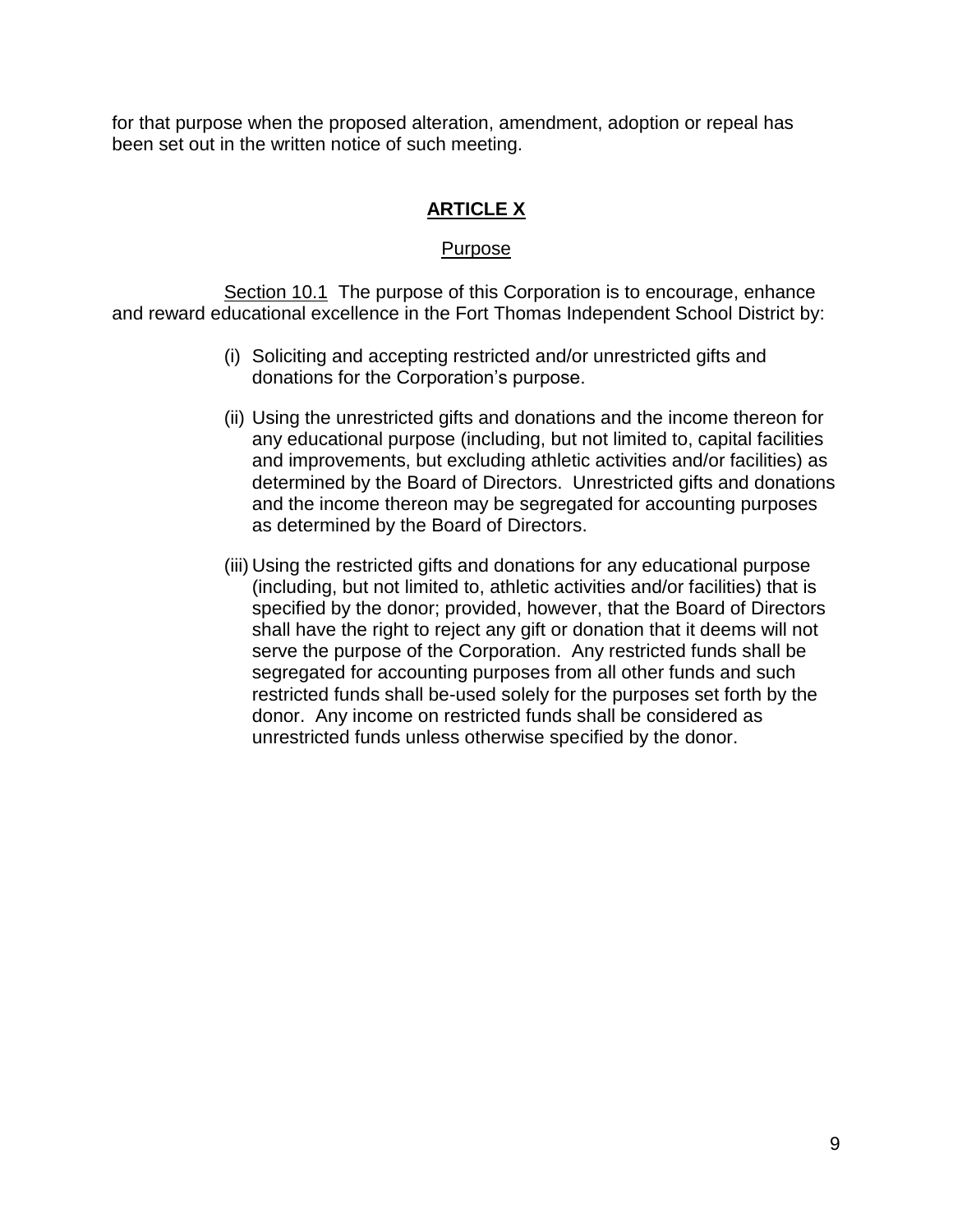### **STATEMENT OF INVESTMENT POLICY**

This document will be periodically reviewed and revised if necessary, and approved by the Ft. Thomas Education Foundation.

Its purpose is to:

- 1. Express the position of the Ft. Thomas Education Foundation with respect to the Fund's risk-volatility posture, by fixing a range of asset mix based on the needs of the Foundation.
- 2. Formulate an appropriate set of goals and objectives for the assets of the Fund.
- 3. Define and assign responsibility of all parties involved in the investment process.
- 4. Establish formalized criteria to monitor, evaluate and compare investment results of the Manager(s).

## I. GENERAL POLICY

The mission or goal of the Fund is:

Overall investment policy of the Fund is to obtain a competitive rate of return on its portfolio assets. This rate of return should be commensurate with the Prudent Man Rule, the Fund's risk taking ability, and its responsibility to provide financial support to the mission of the Ft. Thomas Education Foundation. Further, the Foundation recognizes that, commensurate with their overall objective of maximizing long range return while maintaining a high standard of portfolio quality and consistency of return, it is necessary that proper diversification of assets be maintained both among and within the classes of securities held. The Foundation may employ one or more investment managers of varying styles and disciplines in pursuit of their investment objective.

# II. **INVESTMENT OBJECTIVES**

The Foundation realizes that prudent investment management is a duty. In fulfillment of this duty, the Foundation relies upon appropriate professional advice from its designated manager(s).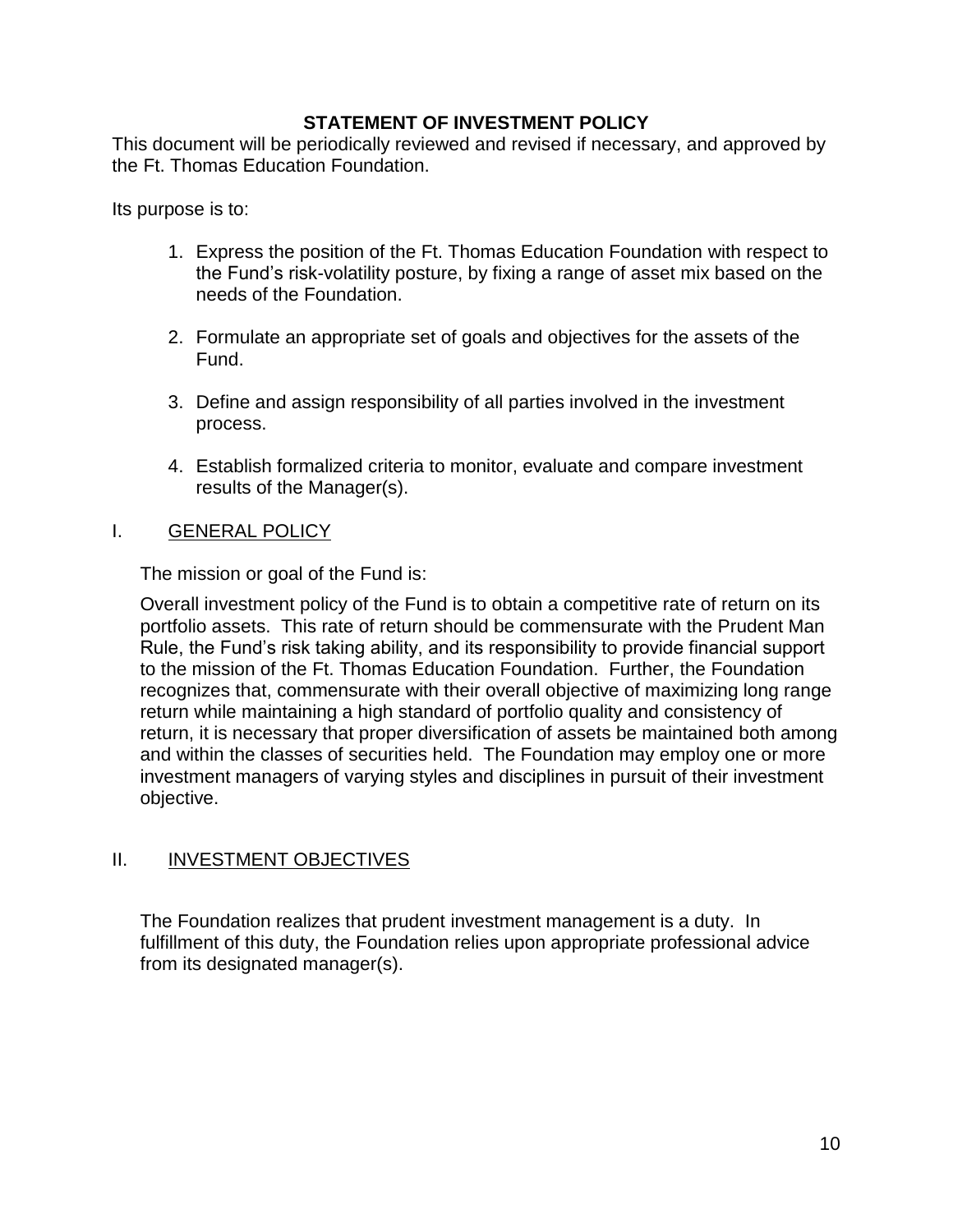The investment objectives are:

- The preservation of capital and purchasing power of the assets.
- To provide long-term growth of capital within reasonable and prudent levels of risk.
- To control costs of administering the plan and managing the investments.
- To provide the total return necessary to support the purpose of Foundation.

# ASSET ALLOCATION GUIDELINES

The Foundation will establish parameters for the allocation of assets within the classes of investment, which it considers to be appropriate. The Foundation believes that it is prudent to diversify the investment so as to minimize the risk of large losses. Assets should be diversified by general types of securities and by individual issues in order to avoid undue exposure to any single type of security or individual issues. The following asset allocation ranges are guidelines which may be interpreted as a general statement of the Foundation's position regarding investment risk.

Based on market value the following are the allowable ranges:

|                    |                              | Lower Strategic Upper  |     |     |
|--------------------|------------------------------|------------------------|-----|-----|
| <b>Asset Class</b> |                              | Limit Allocation Limit |     |     |
| (a)                | Equity Investment            | .55%                   | 65% | 75% |
| (b)                | Fixed Income Investments 25% |                        | 35% | 45% |

- A. Equity Investment (Stocks) Investments may be in common stock and in preferred stock of publicly traded corporations. Investment in foreign equities shall not be permitted other than in American Depository Receipts (ADR's).
- B. Fixed Income Investments Investments may be made in the various classes of fixed income instruments as follows:

Corporate Bonds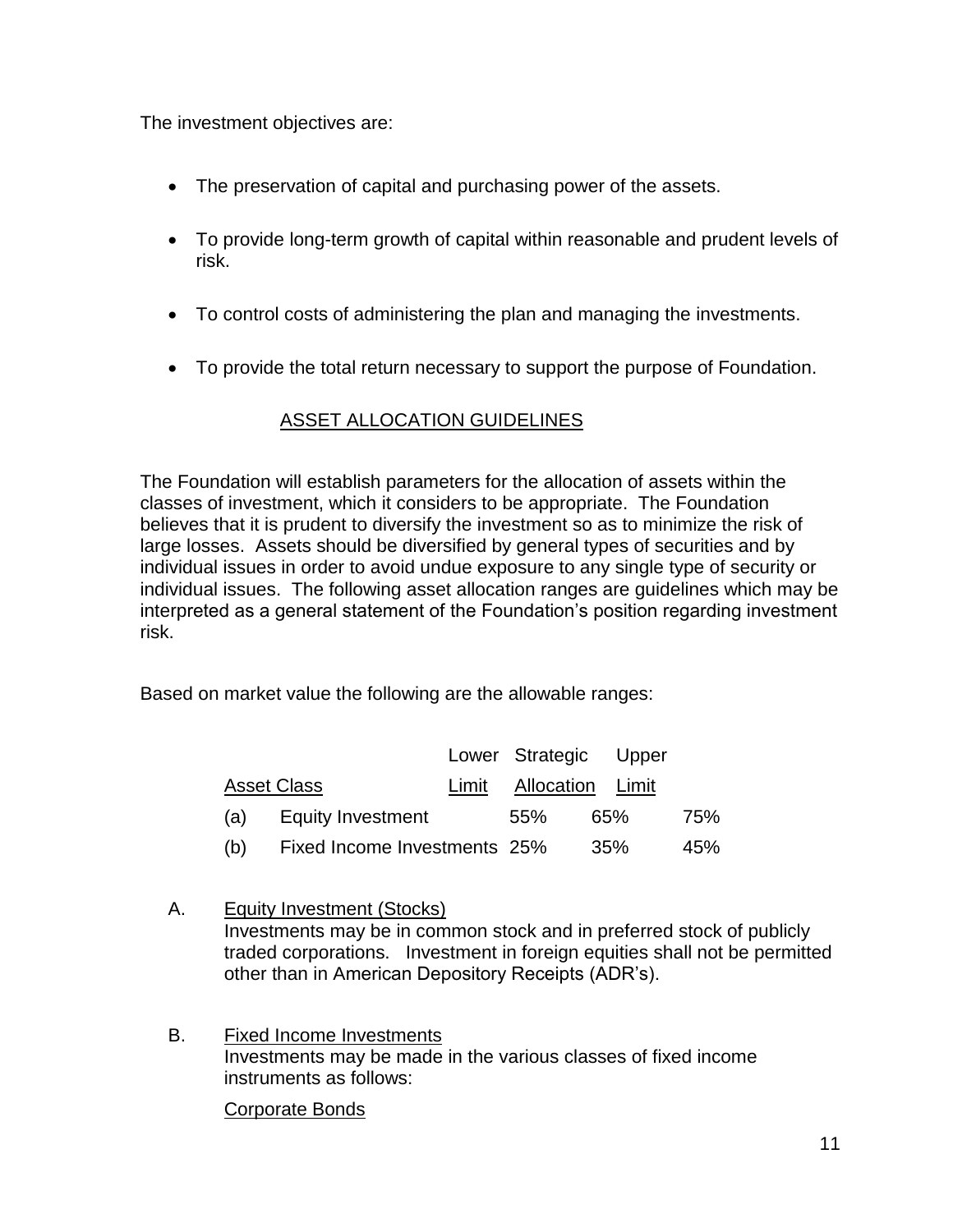Publicly traded bonds are to be selected and managed so as to assure an appropriate balance in quality and maturities consistent with current market and economic conditions. Nonconvertible bonds may be selected from among those rated with the top categories of the recognized bond rating services. Of the total bond allocation, 90% shall have minimum rating of BBB – by S&P and Baa3 by Moody's.

#### Government and Agency Bonds

Investments may be made in any U.S. Government issued debt instruments with an initial maturity of over one year and in any debt instrument issued by agencies of the U.S. Government with an initial maturity of over one year and which are guaranteed by the U.S. Government.

#### **Mortgages**

Investment may be made in real estate mortgages in the form of mortgage pool instruments guaranteed by an agency of the U.S. Government.

#### Certificates of Deposit

Only those covered by Federal Deposit Corporation (FDIC). No investment in a Certificate of Deposit shall exceed 3 years in maturity.

#### C. Cash Equivalents Securities

Selection of particular short-term instruments should be determined primarily by the safety and liquidity of the investment and only secondarily by the available yield. The following short-term investment vehicles are considered acceptable:

#### U.S. Government Issues

All obligations of the U.S. Government and its agencies

#### Certificates of Deposit

Only those covered by Federal Insurance

#### Money Market Mutual Funds

Any quality fund of a no-load nature and sponsored by brokerage firms, banks or other fund sponsors.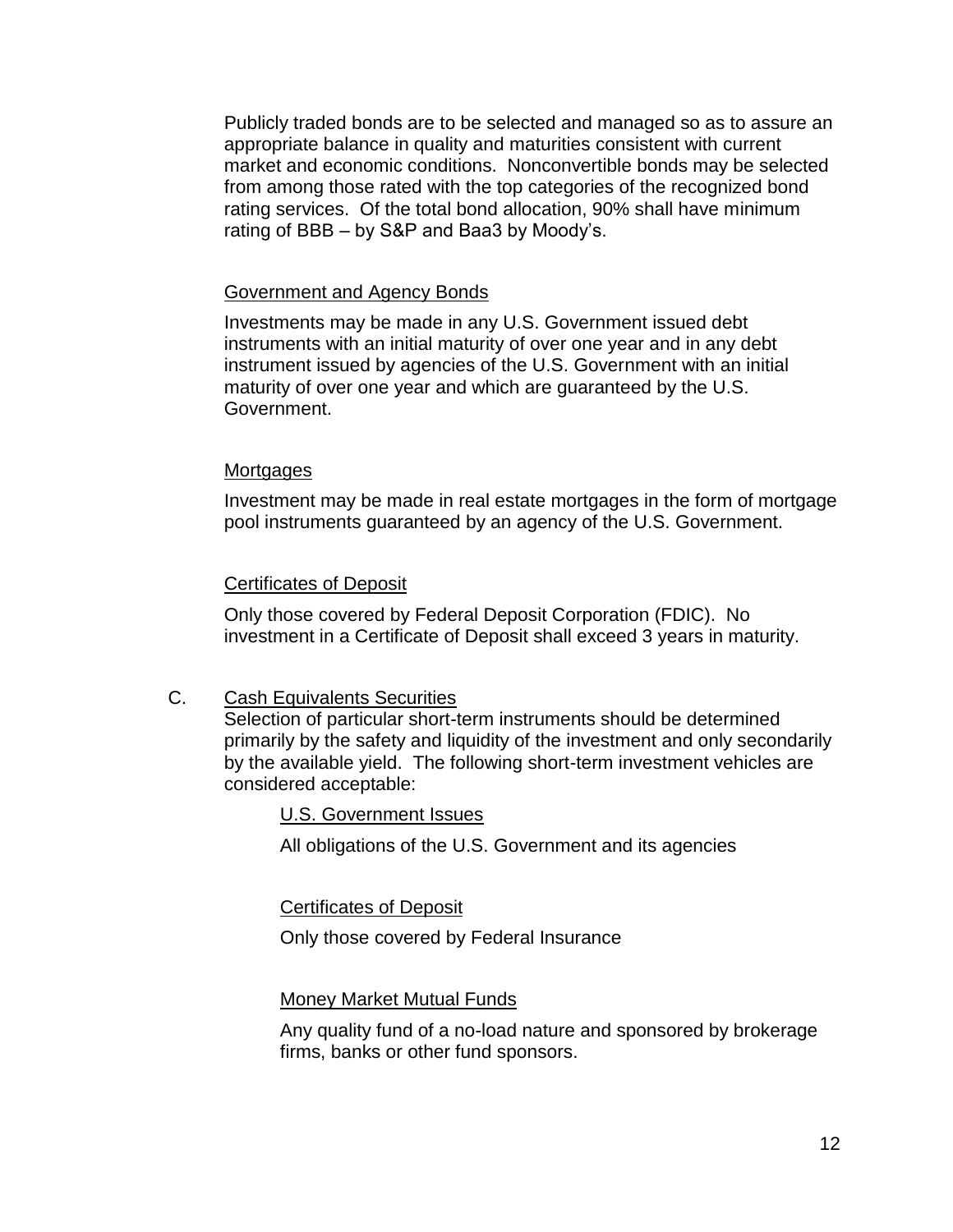D. Mutual Fund and Exchange Traded Fund (ETF)Investments Investments may be made in mutual funds or exchange traded funds (ETFs) in order to achieve greater diversification. Mutual funds and ETFs may vary with investment style but will be sponsored and managed by well-respected fund managers and large enough to provide immediate liquidity.

## III. SELECTION OF INVESTMENT MANAGERS

The selection of Investment Manager(s) must be based on prudent due diligence procedures. A qualifying investment manager must be a registered investment advisor under the Investment Advisors Act of 1940, or a bank or insurance company. Each investment manager shall provide, in writing, acknowledgement of fiduciary responsibility to the Account.

## IV. EVALUATION OF INVESTMENT MANAGERS

The following represent the standard benchmark to be used as guidelines (adjustments for risk may be considered) for the various classes of investments, they are to be computed and expressed quarterly on a time-weighted total return basis as follows:

### Equity Investments

Meet or exceed the return on the Standard & Poor's 500 Composite Index

### Fixed Income

Meet or exceed the return on the Barclay's Government/Corporate Index

### Cash Equivalents

Meet or exceed the rate on 90 day Treasury Bills.

The Foundation intends to evaluate performance over at least a three year period, with an investment time horizon of five years, but reserve the right to terminate a manager for any reason including the following:

1. Investment performance which is significantly less than anticipated given the discipline employed and the risk parameters established, or unacceptable justification of poor results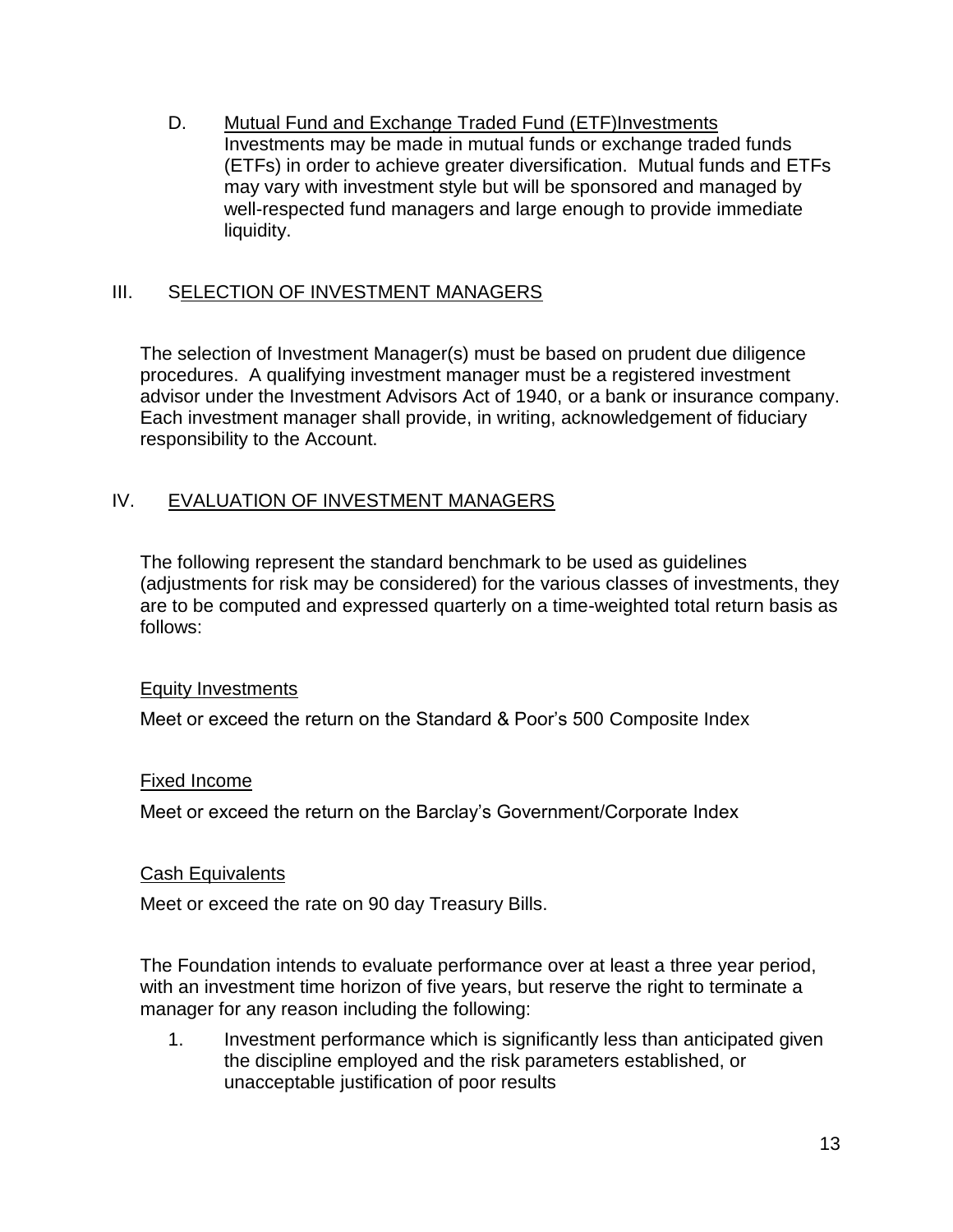- 2. Failure to adhere to any aspect of this statement of investment policy, including communication and reporting requirements
- 3. Significant qualitative changes to the investment management organization

# V. INVESTMENT MANAGER RESTRICTIONS

Derivative securities are defined as synthetic securities whose price and cash flow characteristics are based on the cash flows and price movements of other underlying securities. Most derivative securities are derived from equity or fixed income securities and are packaged in the form of options, futures, CMO's (PAC bonds, IO's, PO's, residual bonds, etc.) and interest rate swaps among others. Many derivative securities are relatively new and therefore have not been observed over multiple economic cycles. Due to this uncertainty a conservative posture will be taken on derivative securities in order to maintain a risk adverse nature. Since it is anticipated that new derivative products will be created each year, it is not the intention of this document to list specific derivatives that are prohibited, rather it will serve as a general policy on derivatives, unless otherwise specifically allowed in this document, the Investment Manager(s) must seek written permission from the Endowment Committee to include such investment in the portfolio. The Investment Manager(s) must present detailed information as to the expected return and risk characteristics of such investment vehicles.

## VII. INVESTMENT PERFORMANCE REVIEW PROCEDURES

The Foundation will review the portfolio with the Investment Manager on at least an annual basis.

On a monthly basis, a statement detailing the month end portfolios and all transactions for the month will be supplied to the Foundation.

Adopted this \_\_\_\_\_\_ day of \_\_\_\_\_\_\_\_\_\_\_\_\_, 2013

Ft. Thomas Education Foundation

By: the contract of the contract of the contract of the contract of the contract of the contract of the contract of the contract of the contract of the contract of the contract of the contract of the contract of the contra

Treasurer, Fort Thomas Education Foundation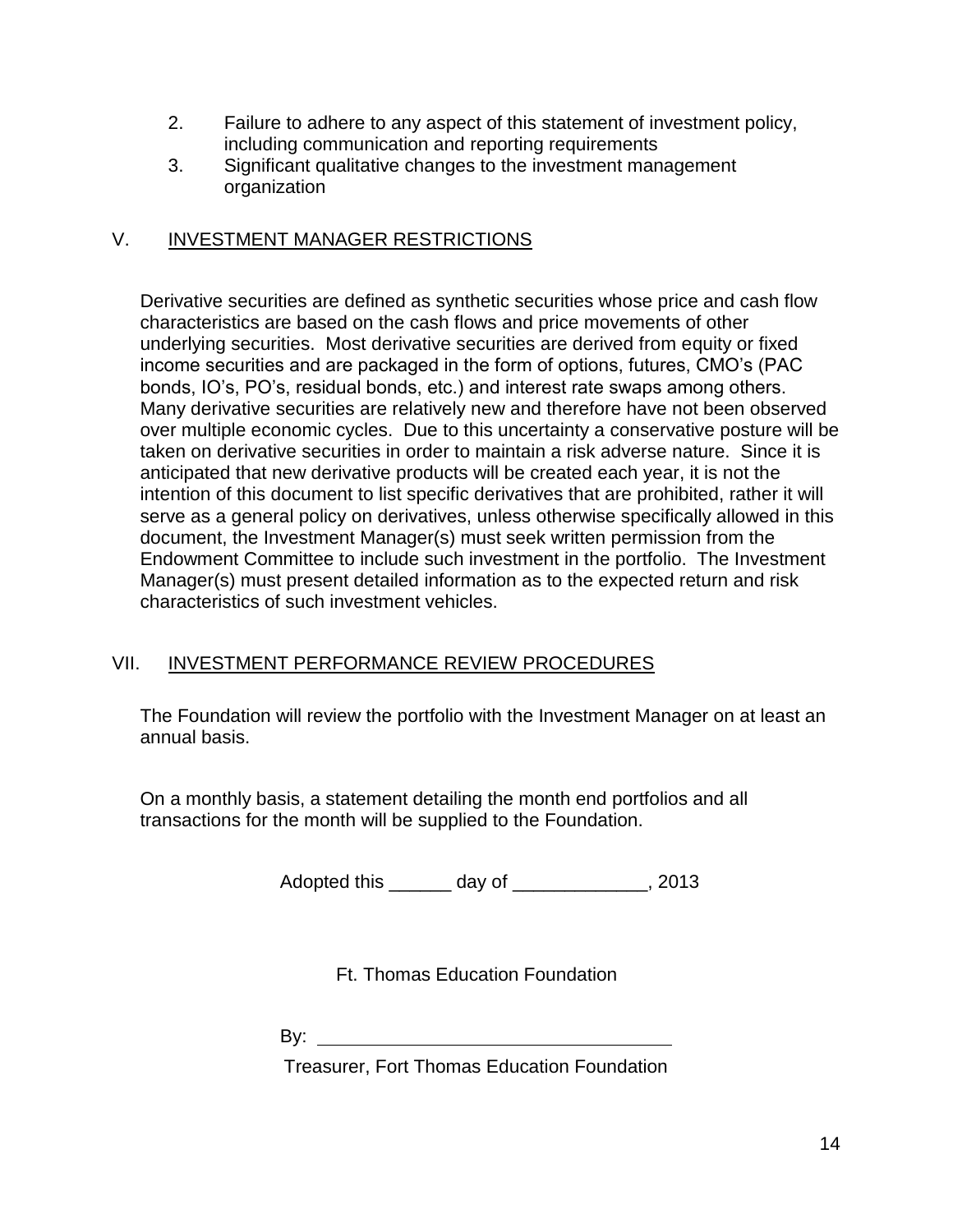# **CLASSES OF FUNDS POLICY (Amended May 2013)**

The following four classes of funds have been established for the Fort Thomas Education Foundation.

# **Restricted Funds**

- A minimum gift of \$5,000 is required for an individual to start a new restricted fund. The Board of Directors can create a new restricted fund without the minimum gift.
- Restricted funds created by individuals must be used within 5 years of the commencement date of the fund.
- At the end of the 5 years, the Board may vote to extend the fund for an additional year or to split the fund equally between the Unrestricted and Endowment funds. If an extension is granted, it is voted on annually.

# **Capital Improvement Fund**

- A single general restricted fund used for capital improvements only.
- As of June 30 of every fiscal year, a minimum of 5% of the increase in unrestricted net assets over the net assets at the close of the prior fiscal year will go to the Capital Improvement Fund. The percentage may be higher as determined by the Board of Directors.
- No time restriction is placed on the fund.

## **Endowment Fund**

- An initial threshold of \$1,750,000 with an ultimate threshold of \$2,500,000, must be met before the Board can remove funds.
- As of June 30 of every fiscal year, a minimum of 5% of the increase in net assets over the net assets at the close of the prior fiscal year will go to the Endowment Fund. The percentage may be higher as determined by the Board of Directors.
- An Endowment Fund Committee will be formed when the ultimate threshold is reached.

## **Unrestricted Funds**

Unrestricted funds are not allocated for a specific purpose and can be used at the discretion of the Board of Directors either for operating expenses, advertising expenses, or any other Board-approved uses, subject to the following requirements:

 At the end of each fiscal year, a reserve of unrestricted funds will be set aside equivalent to the closing fiscal year's operating budget and/or projected expenses for the next fiscal year, at the discretion of the Board of Directors, which will be used to cover planned operating expenses for the next fiscal year.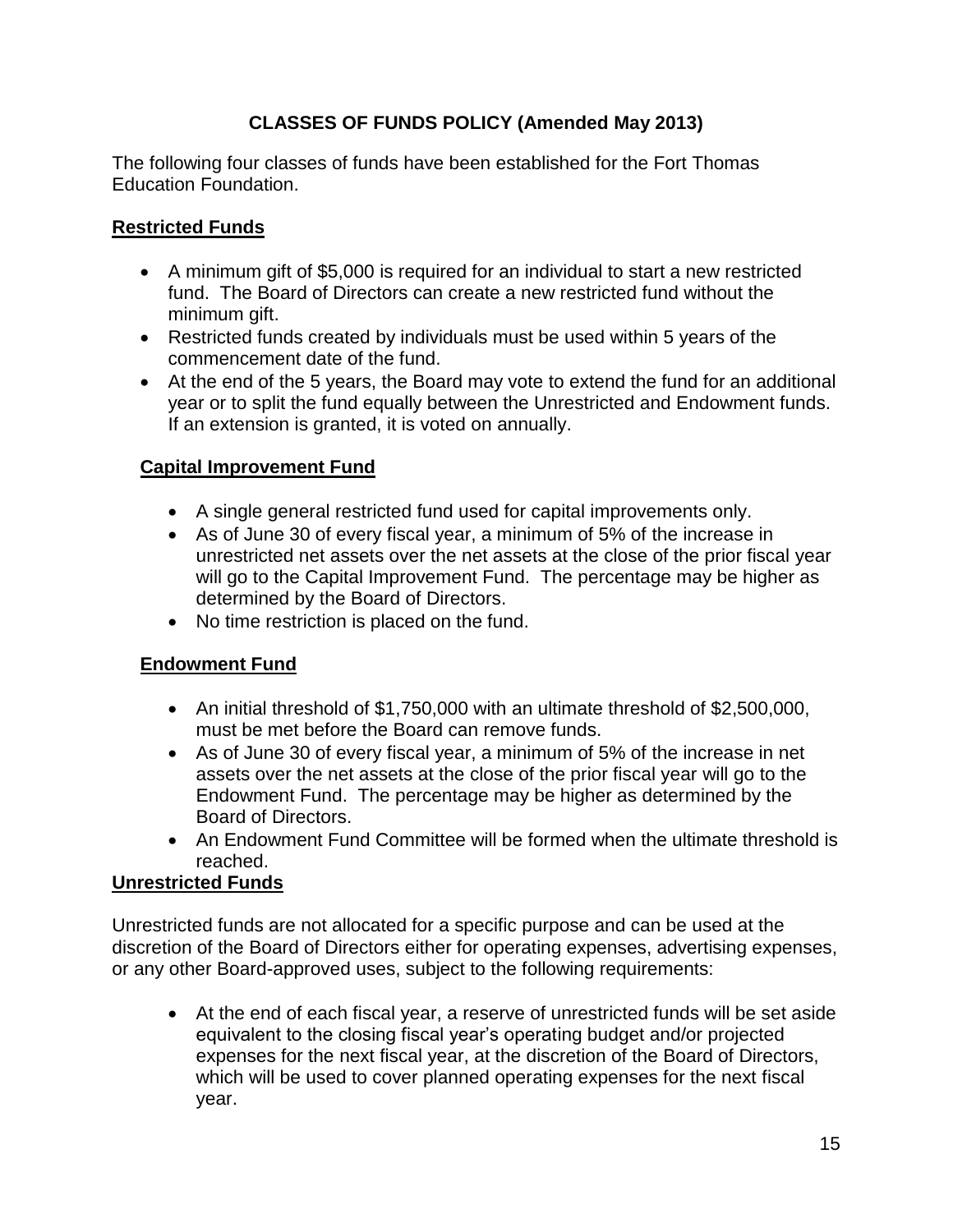The Finance Committee is responsible for reviewing this policy every year. If they have recommended changes to the policy, they must present them to the Board of Directors at the meeting prior to the Annual Meeting. The changes will be voted on at the Annual Meeting. Any change must be approved by a positive vote of 2/3 of the members present at the Annual Meeting.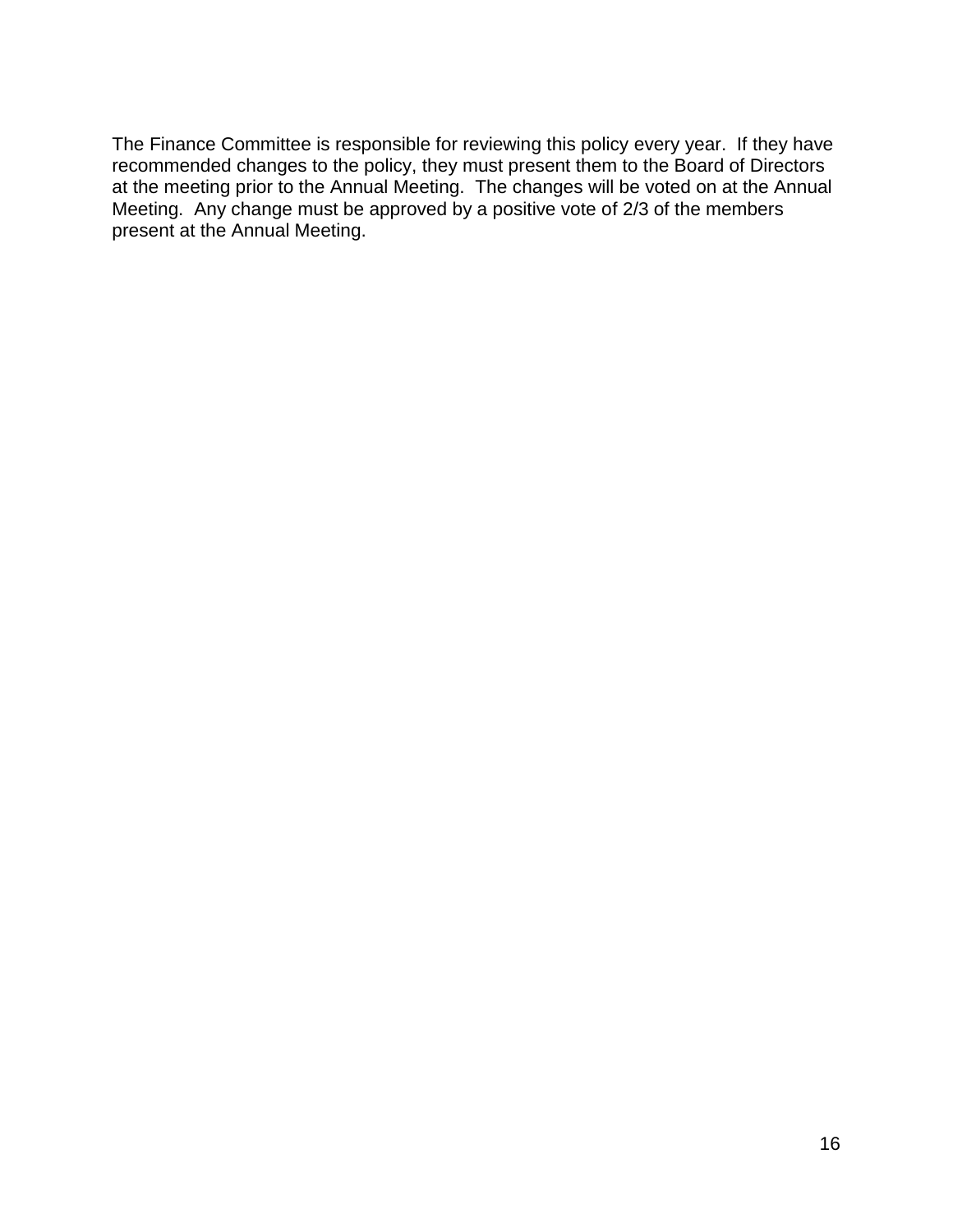## **GIFT ACCEPTANCE/PLANNING GIVING POLICY**

- 1. The policy of the Fort Thomas Education Foundation ("Foundation") is to inform, serve, guide or otherwise assist donors who wish to support the Foundation's activities, but never under any circumstances to pressure or unduly persuade. Persons acting on behalf of the Foundation shall in all cases encourage the donor to discuss a proposed deferred gift with independent legal and/or tax advisors of the donor's choice so as to ensure that the donor receives a full and accurate explanation of all aspects of the proposed charitable gift.
- 2. **The Chairman, Coordinator of the Foundation, the Planned Giving Chair** and their designees are authorized to discuss and review deferred gift agreements with prospective donors.
- 3. All deferred giving agreements requiring execution by the Foundation shall first be reviewed and approved as to the form and content by the Foundation's legal counsel.
- 4. **The following planned gifts must be reviewed and approved by the Foundation Coordinator, Treasurer, and the Planned Giving committee**. Before acceptance, relevant information about the gift shall be ascertained, including a copy of any appraisal secured by the donor. The Foundation also reserves the right to secure its own appraisal, reports and other inspections at its discretion. The Foundation reserves the right to reject any gift in its sole discretion.
	- a. All gifts of real estate, closely held stock, tangible and intangible personal property including tax qualified retirement accounts, partnership interests, and other property interests not readily negotiable.
	- b. Gifts utilizing charitable remainder trusts.
	- c. Gifts utilizing charitable lead trusts.
	- d. Gifts of remainder interests in residences, farms or other real property.
	- e. Bargain sales and other arrangements where the donor receives any payments from the Foundation.
	- f. Such other gifts or circumstances as deemed appropriate by **the Foundation Coordinator, Planned Giving Chair and Treasurer**.
- 5. The Foundation will not serve as trustee of charitable remainder trusts, charitable lead trusts or any trusts except when it is impractical to name another trustee. Any agreement to act as a trustee shall be subject to prior **approval of**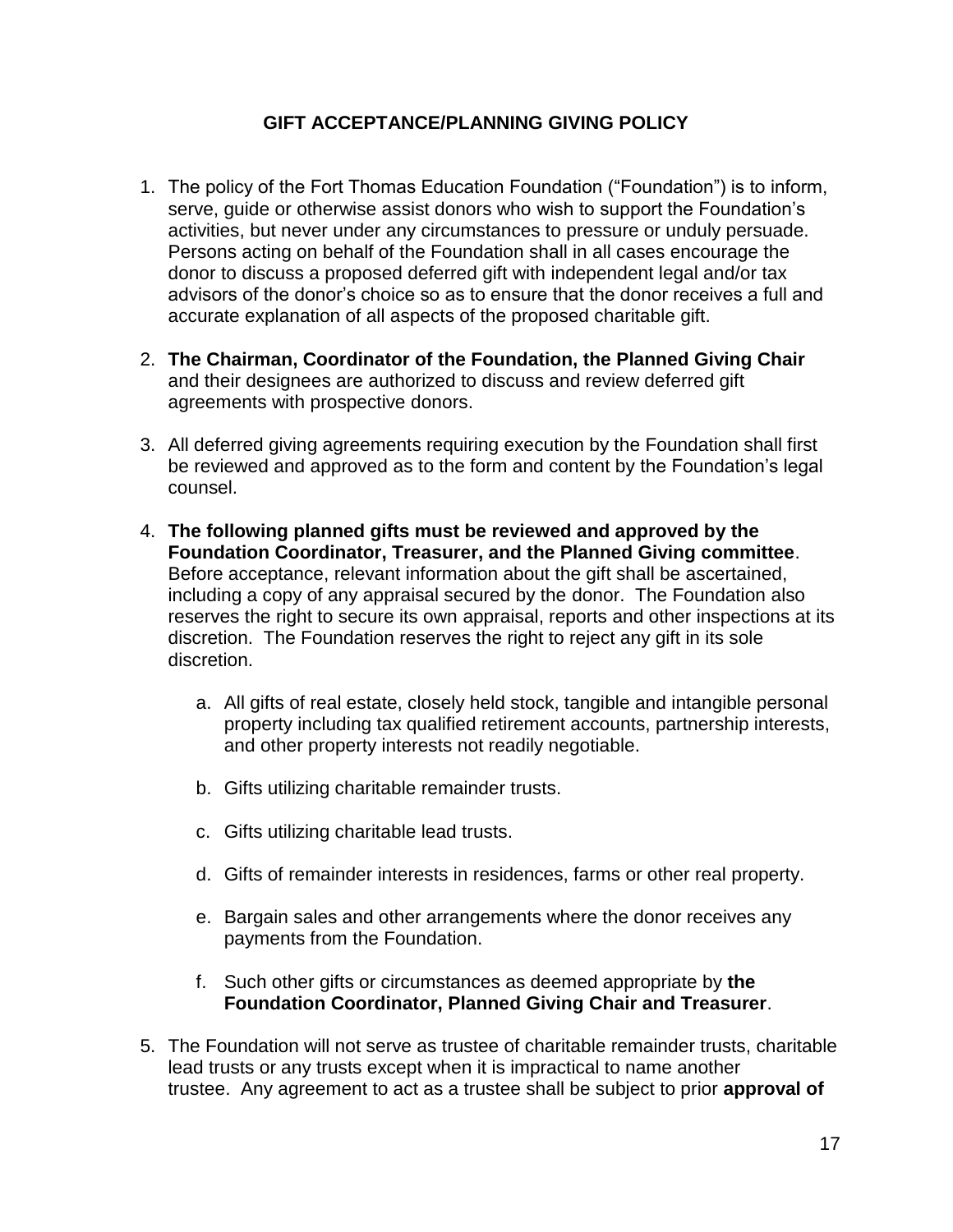**the Foundation Board** in consultation with the Foundation's legal counsel. The Foundation shall reserve the right to refuse to act as trustee or resign as trustee at any time in its sole discretion. In the event the Foundation is serving as a trustee then the Foundation shall be authorized to arrange for a trust institution or professional manager to manage the trust assets. The costs of establishing irrevocable charitable remainder trusts, charitable lead trusts or other trusts shall be an expense of the respective donor unless otherwise approved by the **Planned Giving Committee**.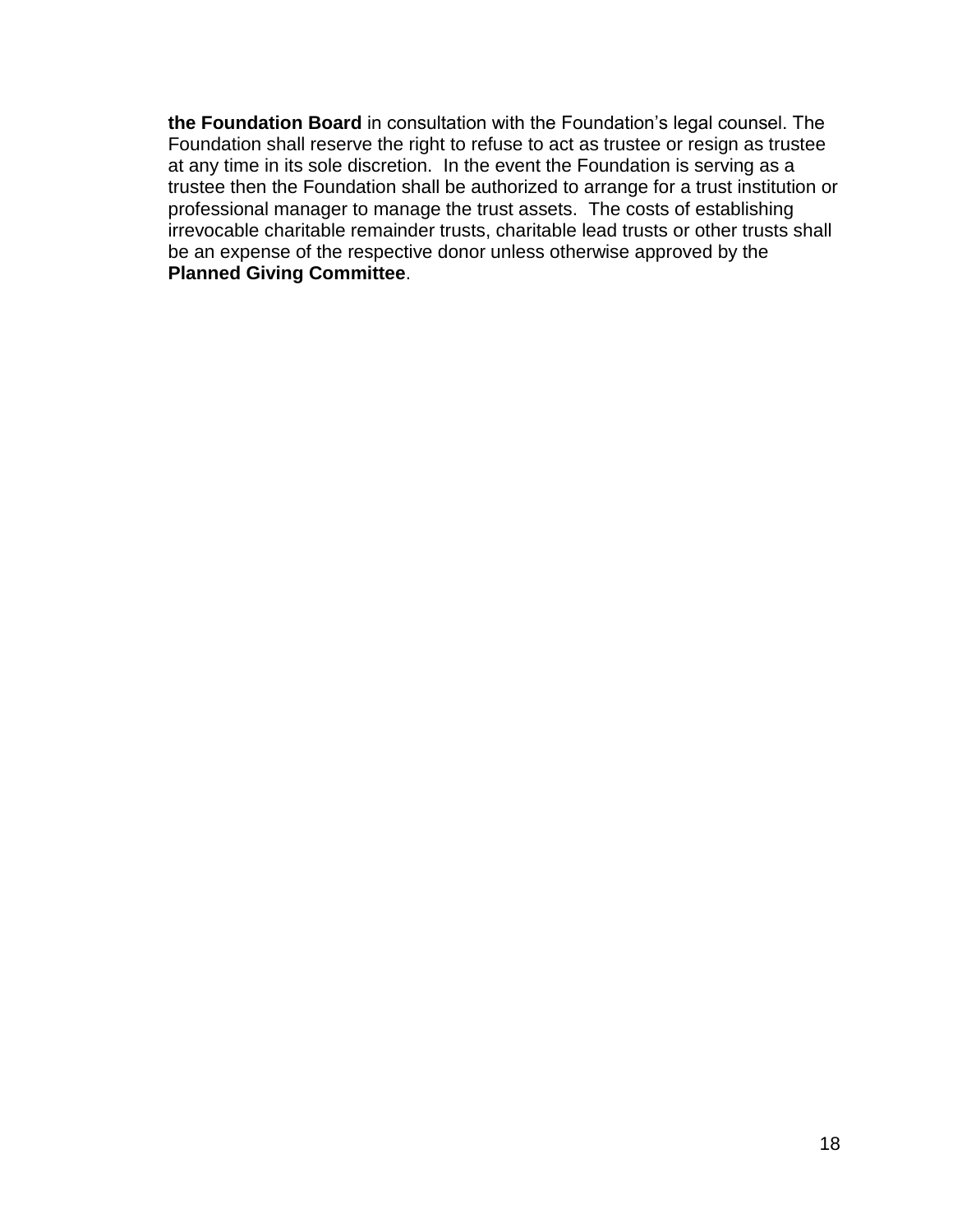# **LEVELS OF GIVING POLICY (adopted February 2009)**

### **I. Annual Giving Report**

- All cash gifts received but will not include payments made on pledges
- Gifts that are received between July 1- June 30
- Names listed under appropriate giving levels as follows:
	- $\circ$  \$100,000 249,999
	- $\circ$  \$50,000 99,999
	- $\circ$  \$25,000 49,999
	- $\circ$  \$10,000 24,999
	- $\circ$  \$5,000 9,999
	- $\circ$  \$1,000 4,999
	- $\circ$  \$500 999
	- $\circ$  \$100 499
	- $\circ$  Up to \$99]
- Amended: Names listed in alphabetical order.
- Memorial/Tribute gifts and Corporate Matching Gifts received between July 1 – June 30 listed

## **II. Lifetime Giving Report**

- All cumulative gifts \$10,000 and above from inception June 30
- Includes all donations for capital, general and endowment
- Includes pledged amounts in full *(grandfather clause)*
- Names listed under appropriate giving circles as follows:
	- $\circ$  \$1,000,000 and above
	- $\circ$  500,000 999,999
	- $\circ$  250,000 499,999
	- $\circ$  \$100,000 249,999
	- $\circ$  \$50,000 99,999
	- $\circ$  \$25,000 49,999
	- $\circ$  \$10,000 24,999
- Amended: Always report with Annual Giving Report

### **III. The 1891 Society Report**

All individuals who have included the Foundation in their estate plans - June 30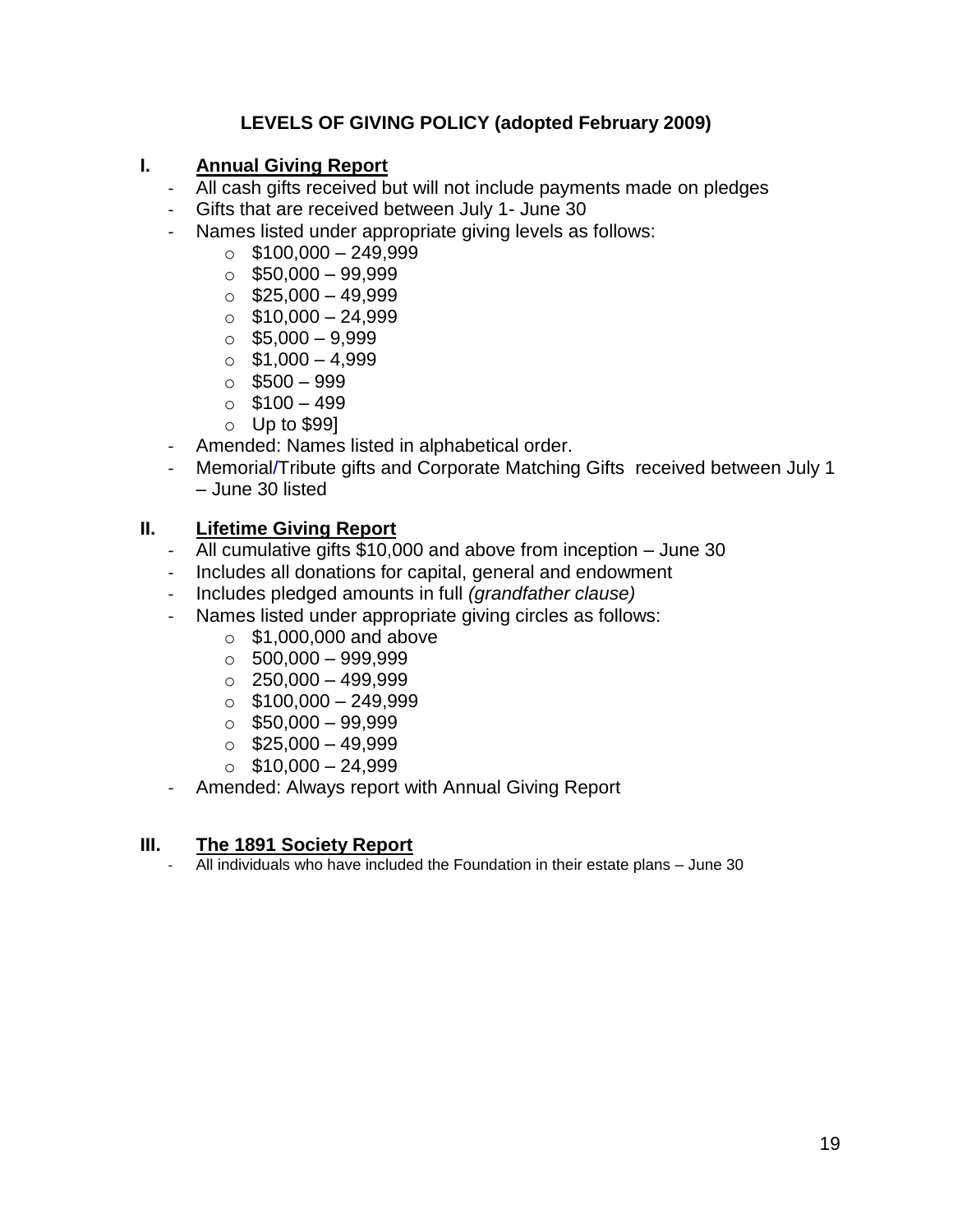### **POLICY ON SUSPECTED MISCONDUCT, DISHONESTY, FRAUD, AND WHISTLE-BLOWER PROTECTION (SEPTEMBER 2008)**

If any person knows of or has a suspicion about misconduct, dishonesty or fraud, the Foundation Coordinator should be contacted immediately. If the alleged wrongdoing concerns the Foundation Coordinator, then the Chairperson or other officer or director of the Foundation should be notified instead.

If the Foundation Coordinator, Chairperson or other officer of the organization receives information about misconduct, dishonesty or fraud, they shall inform the Board (or, alternately, the Executive Committee), which shall determine the procedure for investigating the allegations.

At all times, the privacy and reputation of individuals involved will be respected. There will no punishment or other retaliation for the reporting of conduct under this policy. If the person providing the information requests anonymity, this request will be respected to the extent that doing so does not impede any investigation.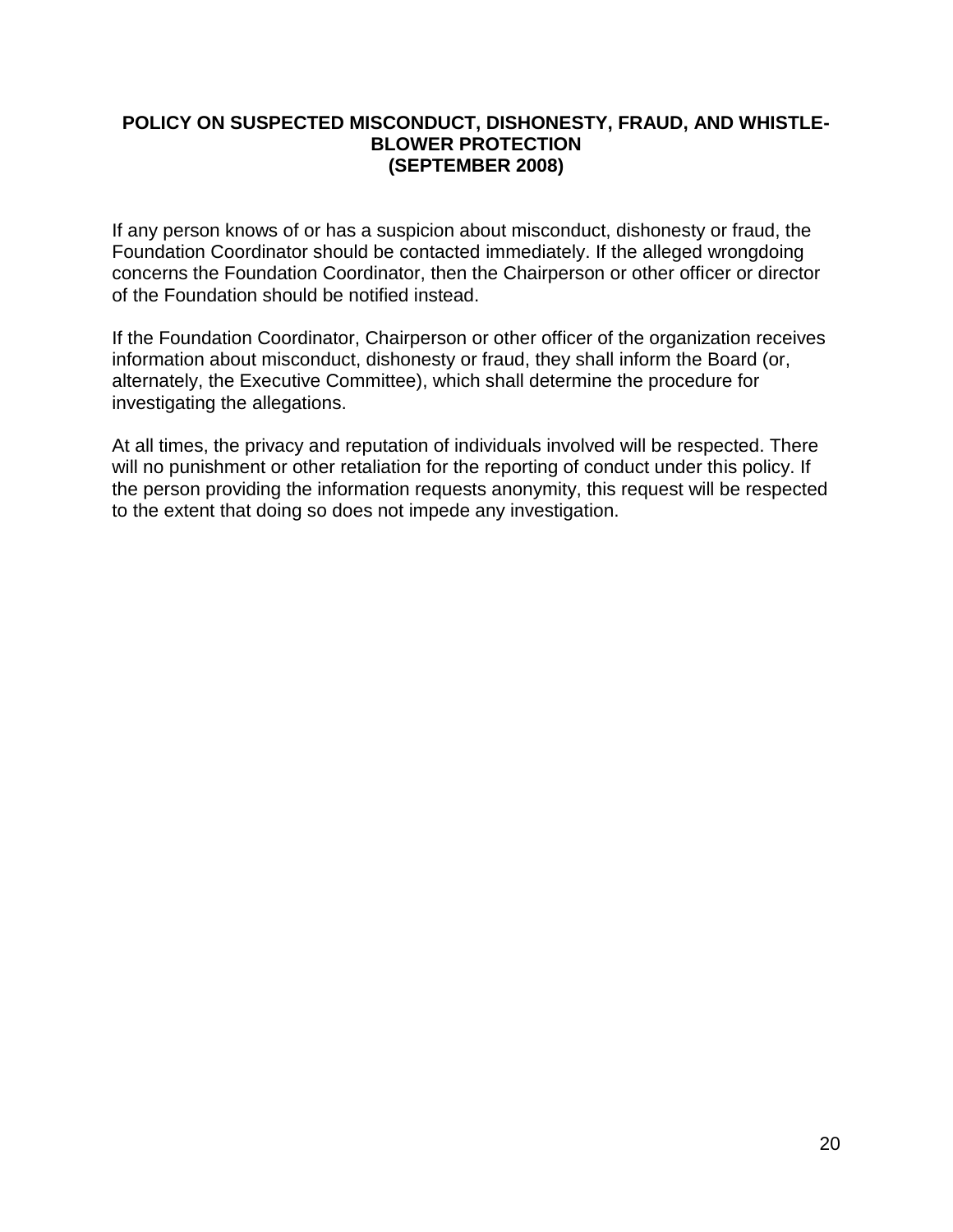#### **CONFLICT OF INTEREST POLICY (AMENDED OCTOBER 2016)**

#### Article I Purpose

The purpose of this Conflict of Interest Policy (this "**Policy**") is to protect the interest of Fort Thomas Education Foundation, Inc. (the "**Corporation**") when it is contemplating entering into a transaction or arrangement that might benefit the private interest of an officer or director of the Corporation or might result in a possible excess benefit transaction. This Policy is intended to supplement but not replace any applicable state laws governing conflicts of interest applicable to nonprofit and charitable organizations.

# Article II

# **Definitions**

Section 2.1. Interested Person. Any director, officer, or member of a committee with board-delegated powers who has a direct or indirect Financial Interest, as defined below, is an Interested Person. In addition, family members (i.e., spouses, brothers or sisters, spouses of brothers or sisters, ancestors, descendants, and spouses of descendants) of an Interested Person and any entity in which 35% or more of the combined voting power (in the case of a corporation), profits interests (in the case of a partnership), or beneficial interest (in the case of a trust) is owned by an Interested Person or family members of an Interested Person also is an Interested Person.

Section 2.2. Financial Interest. A person has a Financial Interest if the person has, directly or indirectly, through business, investment or family-

> a. an ownership or investment interest in any entity with which the Corporation has a transaction or arrangement,

> b. a compensation arrangement with the Corporation or any entity or individual with which the Corporation has a transaction or arrangement, or

> c. a potential ownership or investment interest in, or compensation arrangement with, any entity or individual with which the Corporation is negotiating a transaction or arrangement.

Compensation includes direct and indirect remuneration as well as gifts or favors that are substantial in nature. A Financial Interest is not necessarily a conflict of interest. Under Section 3.2, a person who has a Financial Interest may have a conflict of interest only if the appropriate board or committee decides that a conflict of interest exists.

## Article III Procedures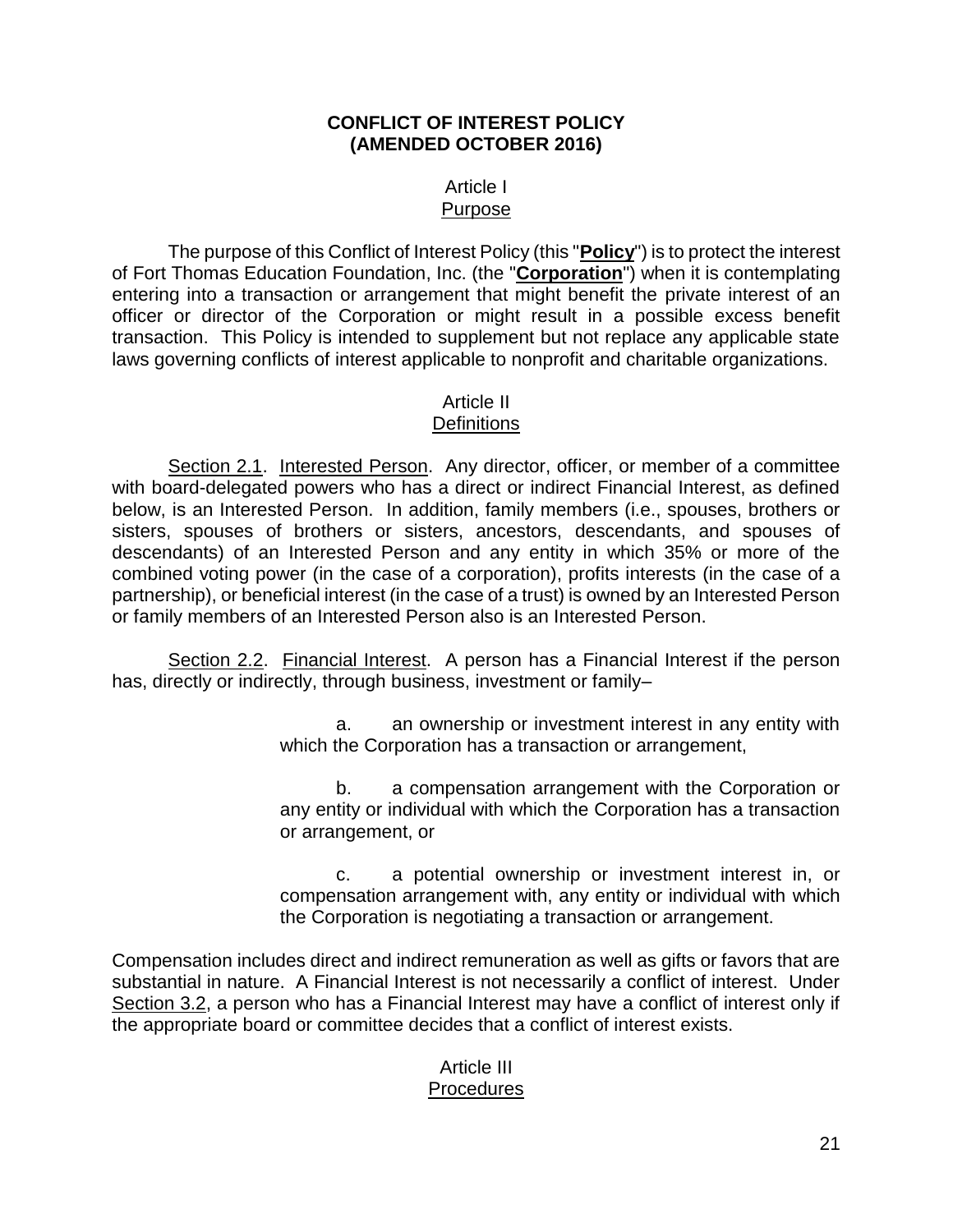Section 3.1. Duty to Disclose. In connection with any actual or possible conflict of interest, an Interested Person must disclose the existence of his or her Financial Interest and must be given the opportunity to disclose all material facts to the directors and members of committees with board-delegated powers considering the proposed transaction or arrangement.

Section 3.2. Determining Whether a Conflict of Interest Exists. After disclosure of the Financial Interest and all material facts, and after any discussion with the Interested Person, he or she shall leave the board or committee meeting while the determination of a conflict of interest is discussed and voted upon. The remaining board or committee members shall decide if a conflict of interest exists.

## Section 3.3. Procedures for Addressing the Conflict of Interest.

a. An Interested Person may make a presentation at the board or committee meeting, but after such presentation, he or she shall leave the meeting during the discussion of, and the vote on, the transaction or arrangement involving the possible conflict of interest.

b. The board or committee shall, if appropriate, appoint a disinterested person or committee to obtain appropriate data as to comparable transactions and investigate alternatives to the proposed transaction or arrangement. Appropriate data as to compensation shall include compensation data from three reasonably comparable organizations in the geographic area for similar services. Appropriate data as to a property transaction may include independent appraisals and/or offers received as part of an open and competitive bidding process.

c. After exercising due diligence, the board or committee shall determine by a majority vote of the disinterested directors whether the transaction or arrangement is in the Corporation's best interests, for its own benefit, and whether the transaction is fair and reasonable to the Corporation and shall make its decision as to whether to enter into the transaction or arrangement in conformity with such determination.

Section 3.4. Violations of the Conflict of Interest Policy.

a. If the board or committee has reasonable cause to believe that a person has failed to disclose actual or possible conflicts of interest, it shall inform the person of the basis for such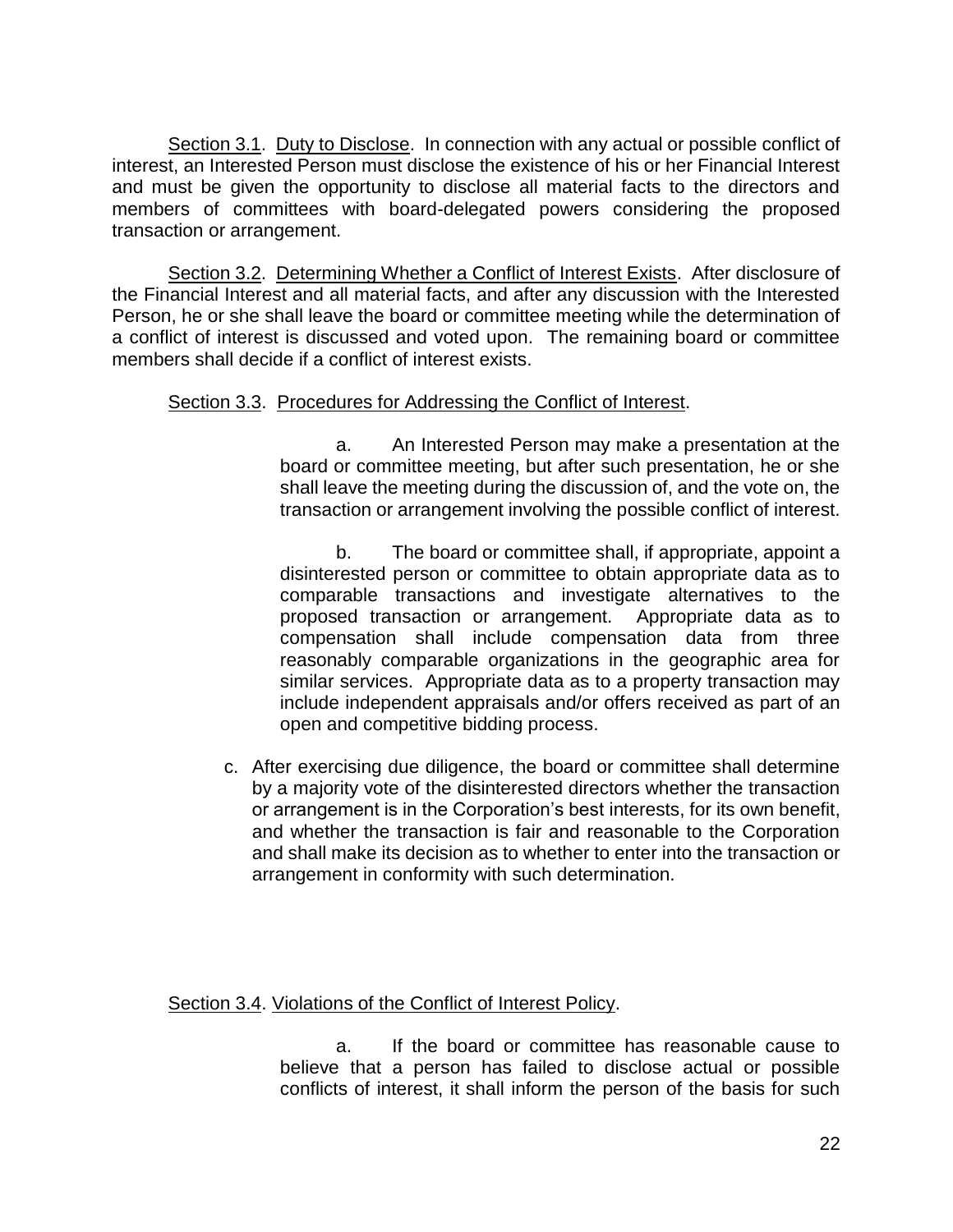belief and afford the person an opportunity to explain the alleged failure to disclose.

b. If, after hearing the response of the person and making such further investigation as may be warranted in the circumstances, the board or committee determines that the person has in fact failed to disclose an actual or possible conflict of interest, it shall take appropriate disciplinary and corrective action.

#### Article IV Records of Proceedings

Section 4.1. Content of Minutes. The minutes of the board and all committees with board-delegated powers shall contain:

> a. The names of the persons who disclosed or otherwise were found to have a Financial Interest in connection with an actual or possible conflict of interest, the nature of the Financial Interest, any action taken to determine whether a conflict of interest was present, and the board's or committee's decision as to whether a conflict of interest in fact existed.

> b. The names of the persons who were present for discussions and votes relating to the transaction or arrangement, the content of the discussion, including any alternatives to the proposed transaction or arrangement, and a record of any votes taken in connection therewith.

> c. A description of the comparability or other data obtained and relied upon by the board or committee and how that data was obtained.

> d. A description of the terms of the transaction that was approved and the date it was approved.

> e. A record of the actions of members of the board or committee having a conflict of interest with respect to the transaction.

Section 4.2. Time for Completing Records of Proceedings. The minutes described in Section 4.1 above must be prepared before the later of  $(1)$  the next meeting of the board or committee or (2) sixty days after the final determination of any transaction that has been made.

Section 4.3. Approval of Records of Proceedings. The minutes described in Section 4.1 above must be approved by the board or committee that authorized the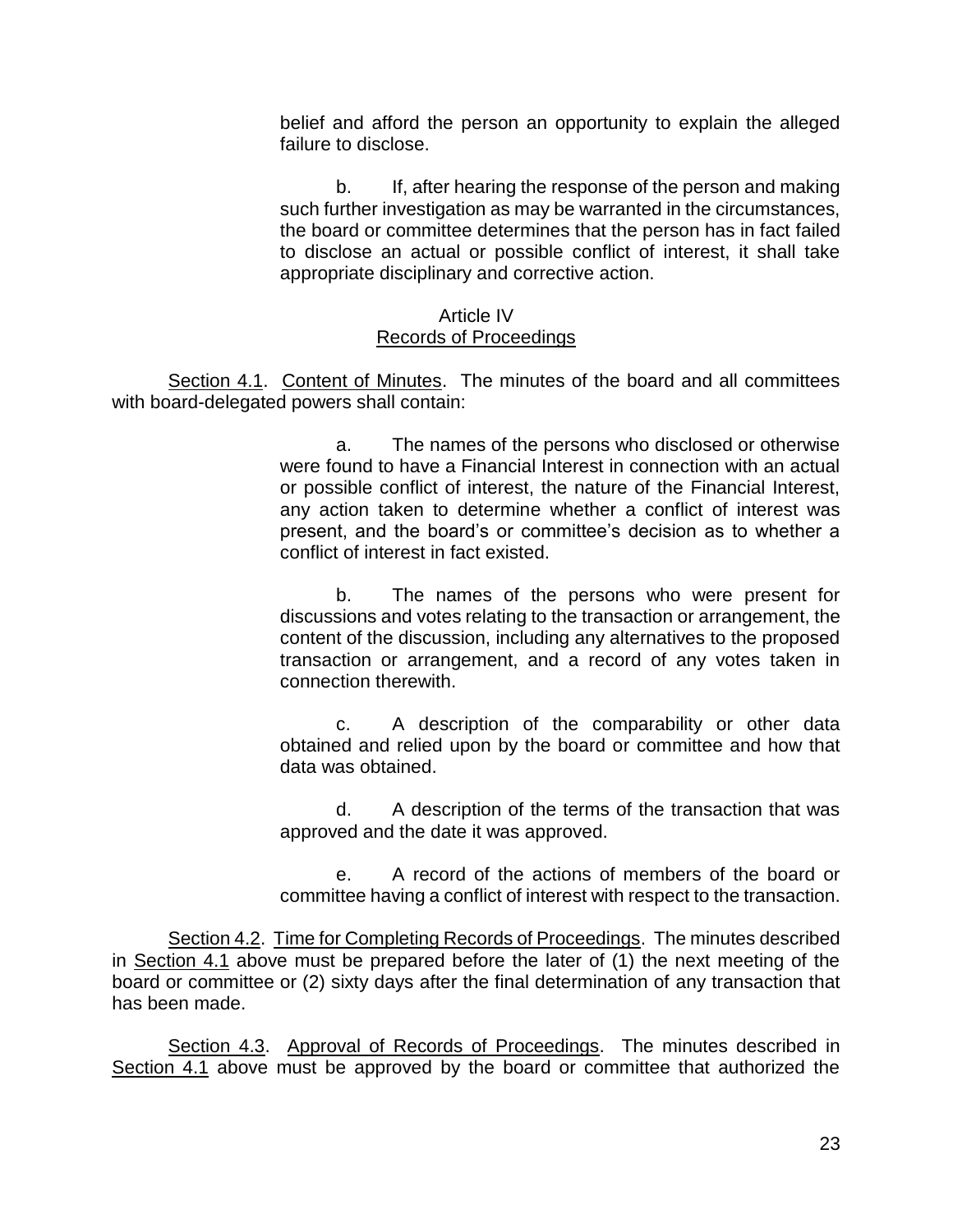transaction as reasonable, accurate and complete within a reasonable time period thereafter.

#### Article V

#### **Compensation**

A voting member of the board who receives compensation, directly or indirectly, from the Corporation for services is precluded from voting on matters pertaining to that member's compensation. A voting member of any committee whose jurisdiction includes compensation matters and who receives compensation, directly or indirectly, from the Corporation for services is precluded from voting on matters pertaining to that member's compensation. No voting member of the board or any committee whose jurisdiction includes compensation matters and who receives compensation, directly or indirectly, from the Corporation, either individually or collectively, is prohibited from providing information to any committee regarding compensation.

#### Article VI Disclosure Statements

Each director, principal officer and member of a committee with board-delegated powers shall sign a statement which affirms such person:

- a. has received a copy of this Policy;
- b. has read and understands the Policy;
- c. has agreed to comply with the Policy; and

d. understands the Corporation is charitable and in order to maintain its federal tax exemption it must engage primarily in activities which accomplish one or more of its tax-exempt purposes.

#### Article VII Periodic Reviews

To ensure the Corporation operates in a manner consistent with charitable purposes and does not engage in activities that could jeopardize its tax-exempt status, periodic reviews shall be conducted. The periodic reviews shall, at a minimum, include the following subjects:

> a. Whether compensation arrangements and benefits are reasonable, based on competent survey information, and the result of arm's length bargaining.

> b. Whether partnerships, joint ventures, and arrangements with management organizations conform to the Corporation's written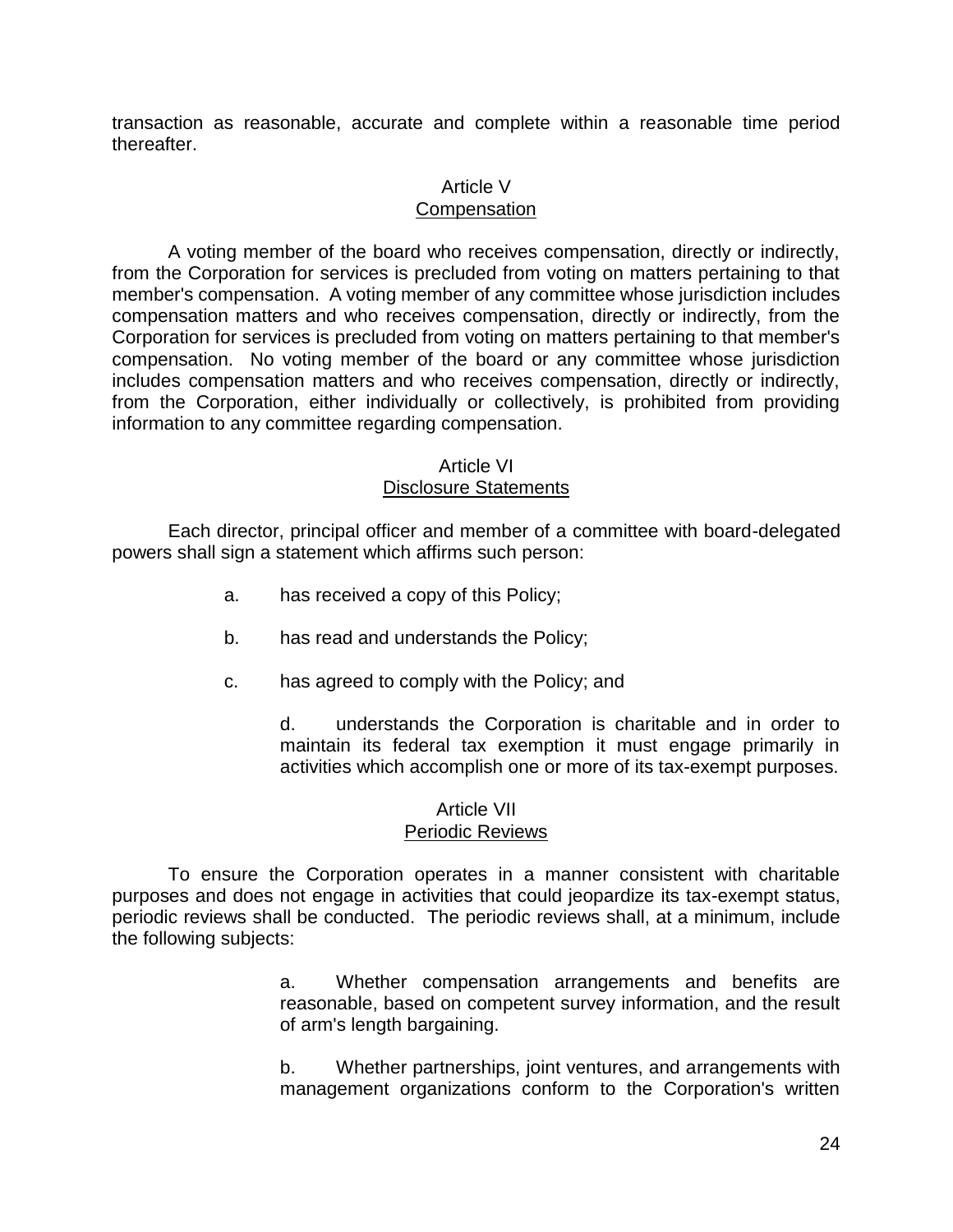policies, are properly recorded, reflect reasonable investment or payments for goods and services, further charitable purposes and do not result in inurement, impermissible private benefit or in an excess benefit transaction.

#### Article VIII Use of Outside Experts

When conducting the periodic reviews as provided for in Article VII, the Corporation may, but need not, use outside advisors. If outside experts are used, their use shall not relieve the board of its responsibility for ensuring periodic reviews are conducted.

This Conflict of Interest Policy was adopted by the Board of Directors effective as of the 18th day of October, 2016.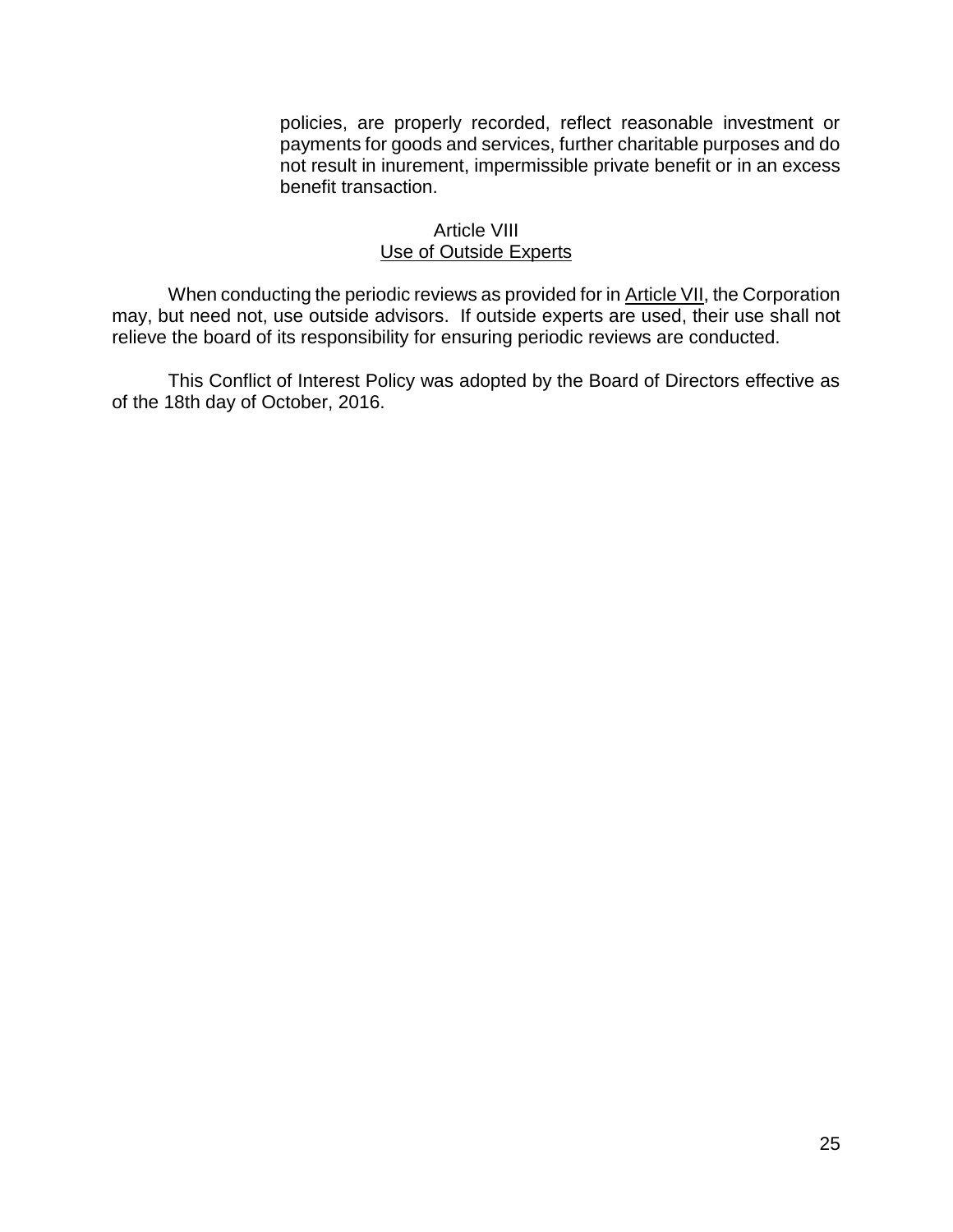### **CONFLICT OF INTEREST DISCLOSURE STATEMENT**

I am a director, officer, or committee member of the Fort Thomas Education Foundation, Inc. (the "**Corporation**") and am subject to the Corporation's Conflict of Interest Policy. I hereby affirm the following by initialing each statement:

I have received a copy of the Corporation's Conflict of Interest Policy (the "**Policy**");

I have read and understand the Policy;

I agree to comply with the Policy;

I understand that the Corporation is charitable and in order to maintain its federal tax exemption it must engage primarily in activities which accomplish one or more of its tax exempt purposes; and

I am not aware of any conflicts of interest either for myself or another Corporation member which have not been properly disclosed nor am I aware of any conditions that could be construed as a conflict of interest and have not been disclosed.

Printed name: \_\_\_\_\_\_\_\_\_\_\_\_\_\_\_\_\_\_\_\_\_\_\_\_\_\_\_\_\_\_\_\_\_\_\_\_\_\_\_\_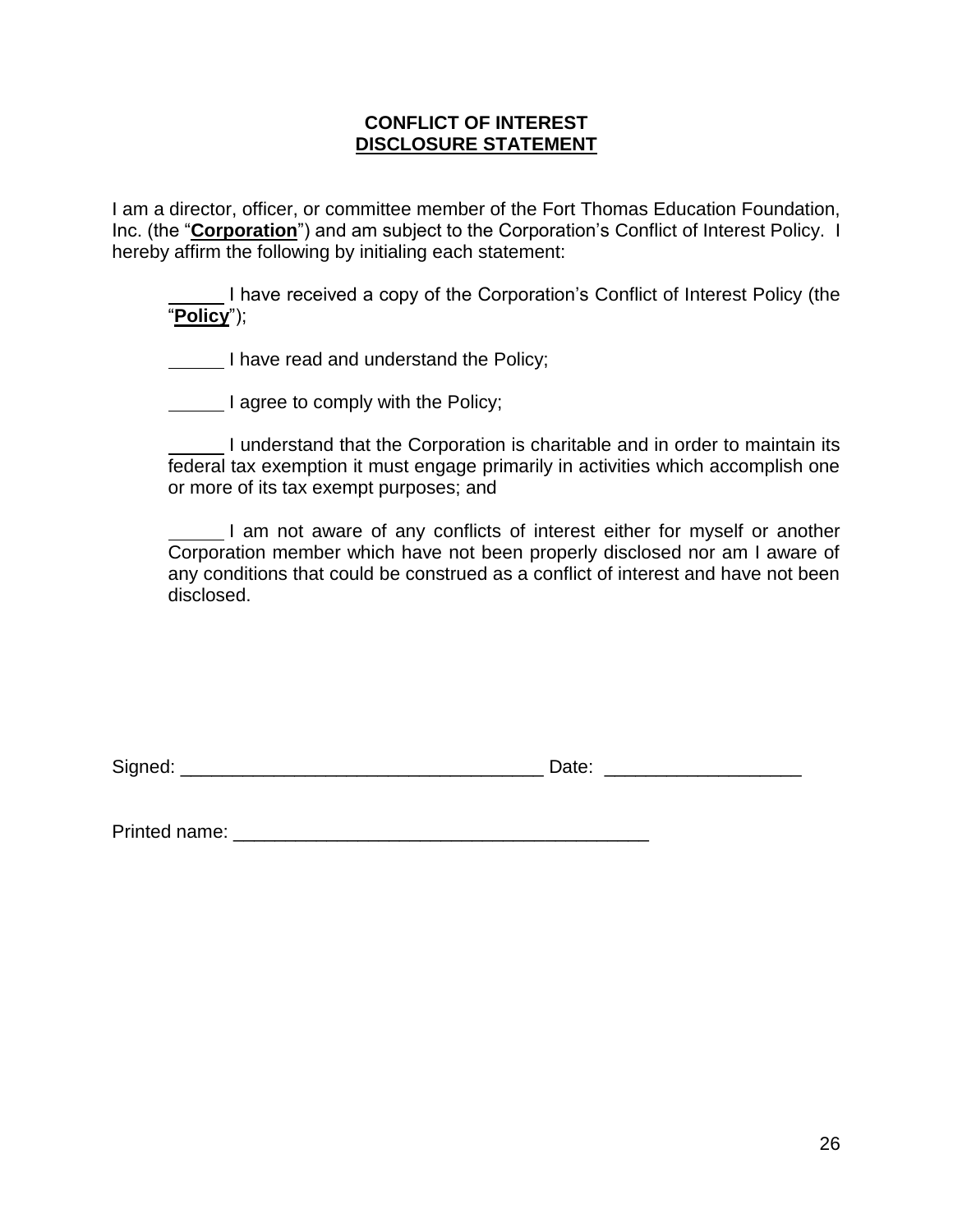### **RECORD RETENTION AND DESTRUCTION POLICY (SEPTEMBER 2008)**

## **1) Policy**

This Policy represents the Fort Thomas Education Foundation's policy regarding the retention and disposal of records and the retention and disposal of electronic documents.

### **2) Administration**

Attached as Appendix A is a Record Retention Schedule that is approved as the initial maintenance, retention and disposal schedule for physical records of Fort Thomas Education Foundation and the retention and disposal of electronic documents. The Treasurer (the "Administrator") is the officer in charge of the administration of this Policy and the implementation of processes and procedures to ensure that the Record Retention Schedule is followed. The Administrator is also authorized to: make modifications to the Record Retention Schedule from time to time to ensure that it is in compliance with local, state and federal laws and includes the appropriate document and record categories for the Fort Thomas Education Foundation; monitor local, state and federal laws affecting record retention; annually review the record retention and disposal program; and monitor compliance with this Policy.

## **3) Suspension of Record Disposal In Event of Litigation or Claims**

In the event the Fort Thomas Education Foundation is served with any subpoena or request for documents or any employee becomes aware of a governmental investigation or audit concerning the Fort Thomas Education Foundation or the commencement of any litigation against or concerning the Fort Thomas Education Foundation, such employee shall inform the Administrator and any further disposal of documents shall be suspended until shall time as the Administrator, with the advice of counsel, determines otherwise. The Administrator shall take such steps as is necessary to promptly inform all staff of any suspension in the further disposal of documents.

### **4) Applicability**

This Policy applies to all physical records generated in the course of the Fort Thomas Education Foundation's operation, including both original documents and reproductions.

It also applies to the electronic documents described above.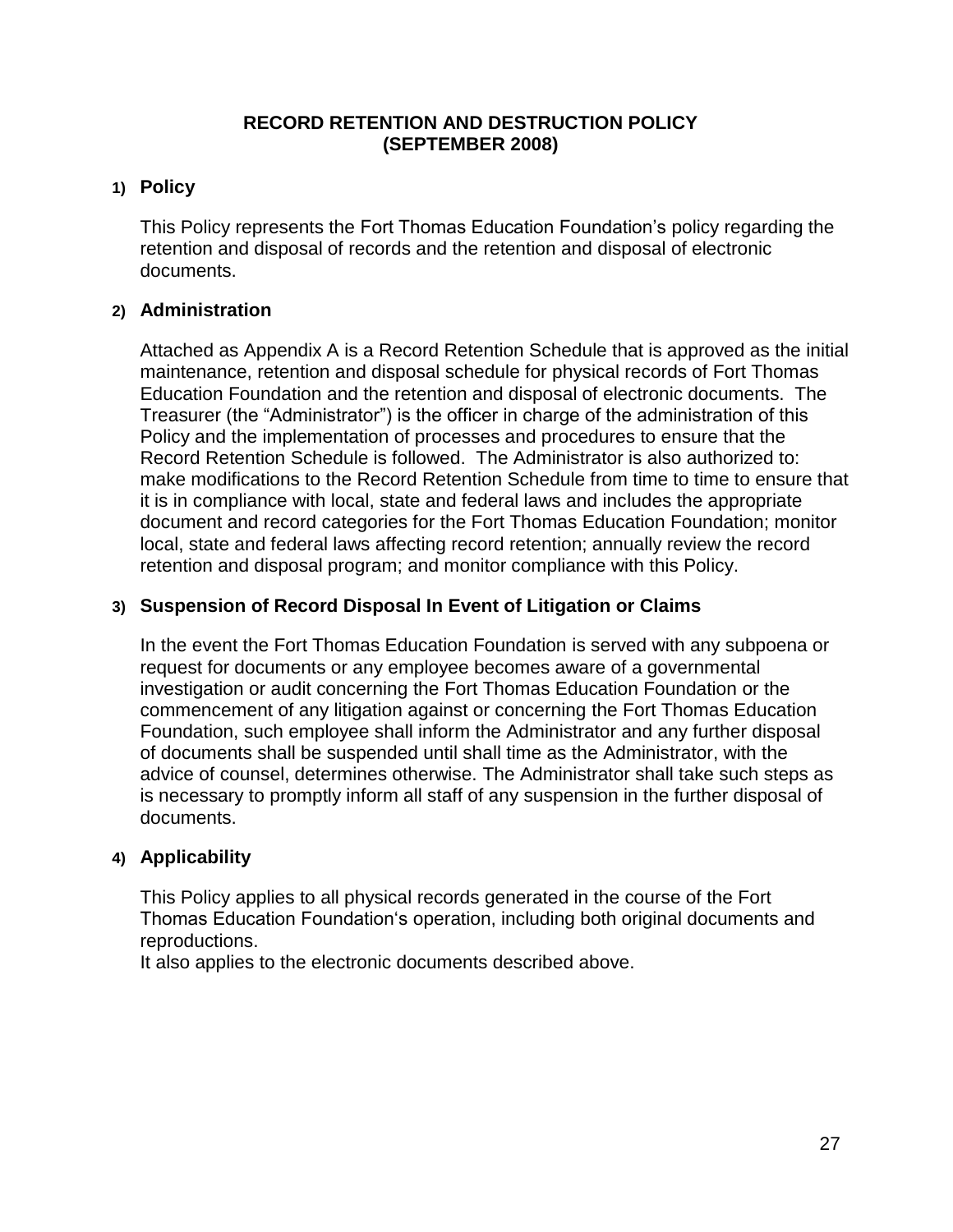## **RECORD RETENTION SCHEDULE (SEPTEMBER 2008)**

| <b>RECORD TYPE</b>                                        | <b>RETENTION LENGTH</b> |  |  |
|-----------------------------------------------------------|-------------------------|--|--|
| Accounts payable ledgers and schedules                    | 7 years                 |  |  |
| Accounts receivable ledgers and schedules                 | 7 years                 |  |  |
| <b>Bank reconciliations</b>                               | 1 year                  |  |  |
| <b>Bank statements</b>                                    | 7 years                 |  |  |
| Cash books charts                                         | Indefinitely            |  |  |
| <b>Charts of accounts</b>                                 | Indefinitely            |  |  |
| Checks (cancelled, see exceptions below)                  | 7 years                 |  |  |
| Checks (cancelled for important payments, i.e. taxes,     | Indefinitely            |  |  |
| purchases of property, special contracts, etc.)           |                         |  |  |
| Contracts and leases (expired)                            | 7 years                 |  |  |
| Contracts and leases still in effect                      | Expiration+7 years      |  |  |
| Correspondence                                            | 3 years                 |  |  |
| Duplicate deposit slips                                   | 1 year                  |  |  |
| <b>Electronic Fund Transfer documents</b>                 | 7 years                 |  |  |
| Financial statements (end-of-year, other months optional) | Indefinitely            |  |  |
| General ledger (and end-of-year trial balance)            | Indefinitely            |  |  |
| Insurance Policies (expired)                              | 3 years                 |  |  |
| Invoices to customers                                     | 7 years                 |  |  |
| Invoices from vendors                                     | 7 years                 |  |  |
| Journals                                                  | Indefinitely            |  |  |
| Licenses                                                  | Indefinitely            |  |  |
| Minute books of directors and stockholders, including by- | Indefinitely            |  |  |
| laws and charter                                          |                         |  |  |
| Tax returns and worksheets                                | Indefinitely            |  |  |
| Vouchers for payments to vendors, employees, etc.         | 7 years                 |  |  |
| (including allowances and reimbursement of employees,     |                         |  |  |
| officers, etc., for travel and entertainment expenses     |                         |  |  |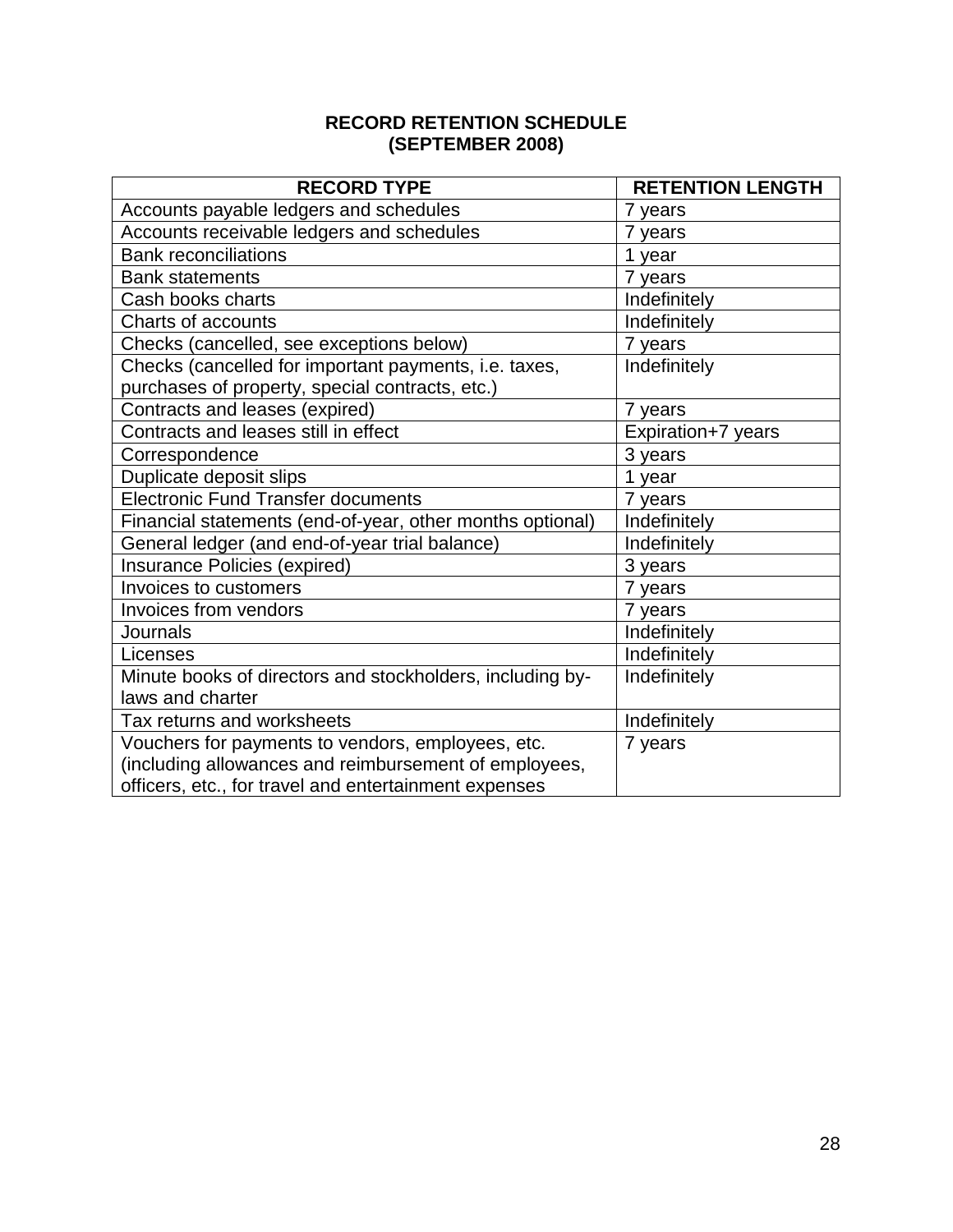## **HARASSMENT-FREE WORKPLACE POLICY (June 2017)**

The Fort Thomas Education Foundation is committed to a workplace free of all forms of harassment, including sexual harassment. It is the policy of this corporation to regard any unlawful harassment as a very serious matter. Unlawful harassment of any kind, including sexual harassment, in the workplace by any person, is strictly prohibited.

## **DEFINITIONS**

A. "Unlawful Sexual harassment" includes: unwelcomed sexual advances, requests for sexual favors, and other verbal or physical conduct of a sexual nature where:

- 1. submission to such conduct is made either explicitly or implicitly a term or condition of an individual's employment or volunteering, or
- 2. submission to or rejection of such conduct by an individual is used as a basis for employment or volunteering decisions affecting such individual, or
- 3. such conduct is severe or pervasive and has the purpose or effect of unreasonably interfering with an individual's performance or creating an intimidating, hostile, or abusive environment.

B. Conduct which falls within the definition of unlawful sexual harassment may include, but is not limited to:

- 1. Unwelcomed physical contact of a sexual nature such as patting, pinching or unnecessary touching.
- 2. Overt or implied threats against an individual to induce him or her to perform sexual favors or engage in an unwelcomed sexual relationship.
- 3. Verbal harassment or abuse of a sexual nature, including intimating by way of suggestion a desire for sexual relations or the making of jokes or remarks of a sexual nature to or in the presence of an individual who finds them offensive.
- 4. Use of sexually suggestive terms or gestures to describe an individual's body, clothing or sexual activities.
- 5. Displaying, printing, or transmitting offensive sexually suggestive pictures or materials in the workplace.

C. This policy is not intended to create needless intrusions on the freedom of speech or expression of employees/volunteers nor to regulate employee's personal morality. It is intended to prevent any unlawful harassment.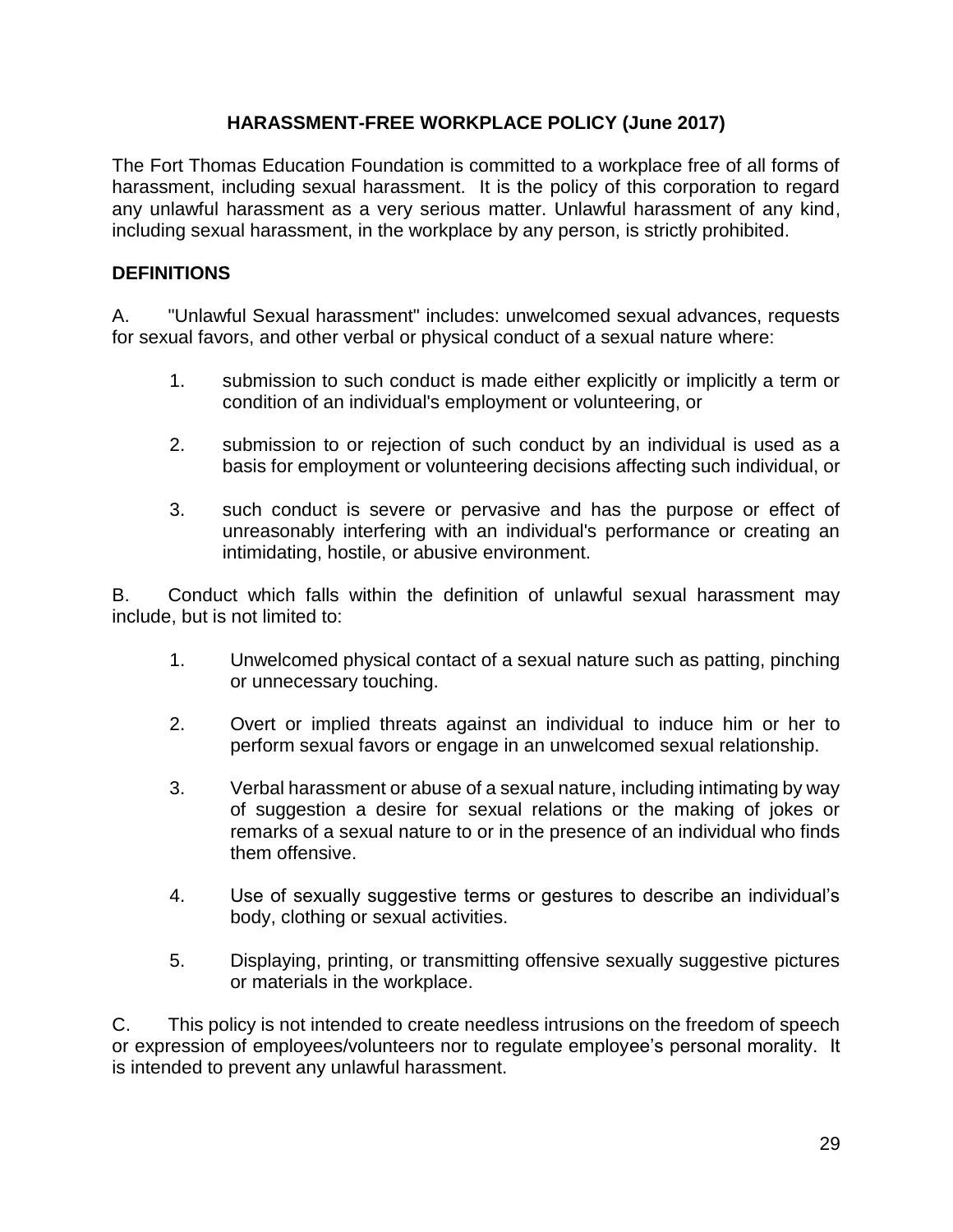## **COMPLAINT PROCEDURE (June 2017)**

A. Any person who believes that he/she has been subjected to any form of unlawful harassment is expected and has a responsibility to report the matter. Any complaints of unlawful harassment should be made to the Chairperson of the Foundation unless the person believes the Chairperson to be a party to or complicit in the harassment, in which case the report should be made to the highest ranking, non-involved officer of the Foundation. All complaints of unlawful harassment should be made within 60 days of the alleged harassment.

B. The Chairperson (used herein to mean Chairperson or other person to whom complaint is addressed) shall immediately record any complaint he/she receives in writing regardless of the manner in which the complaint is received, indicating the date, persons involved, and a brief statement of the complaint. The complainant shall sign the written record.

C. The Chairperson shall conduct an investigation within 10 working days of receiving the complaint. The investigation shall include an interview with the complainant, the alleged offender, and any other persons who have knowledge of the subject of the complaint. The Chairperson shall make a written determination of the findings within a reasonable time.

E. If the Chairperson finds that the complaint is unsubstantiated, the complainant and the alleged offender shall be advised of the right to appeal the decision to the complete Board of Directors. The appeal must be made within 30 days of receipt of notice to the complainant. The notice to the complainant shall contain the name and address of the Chairperson of the Board of Directors.

F. If the Chairperson finds that there is a basis for the complaint, the Chairperson shall take the appropriate remedial action, including but not limited to suspension or termination. The Chairperson shall advise the complainant and the alleged offender of the decision, the remedial action taken against the offender, and of their right to appeal the decision to the Board if either party is not satisfied with the decision and/or the remedial action taken. Any appeal shall be filed with the Board Secretary with a copy to the Chairperson, within 30 days of notice to the complainant/offender of the Chairperson's decision. The notice of appeal shall contain a statement of the grounds relied upon by the complainant/offender.

G. The Corporation strictly prohibits any retaliation against any person for filing a complaint of perceived unlawful harassment or participating in the investigation of such complaint.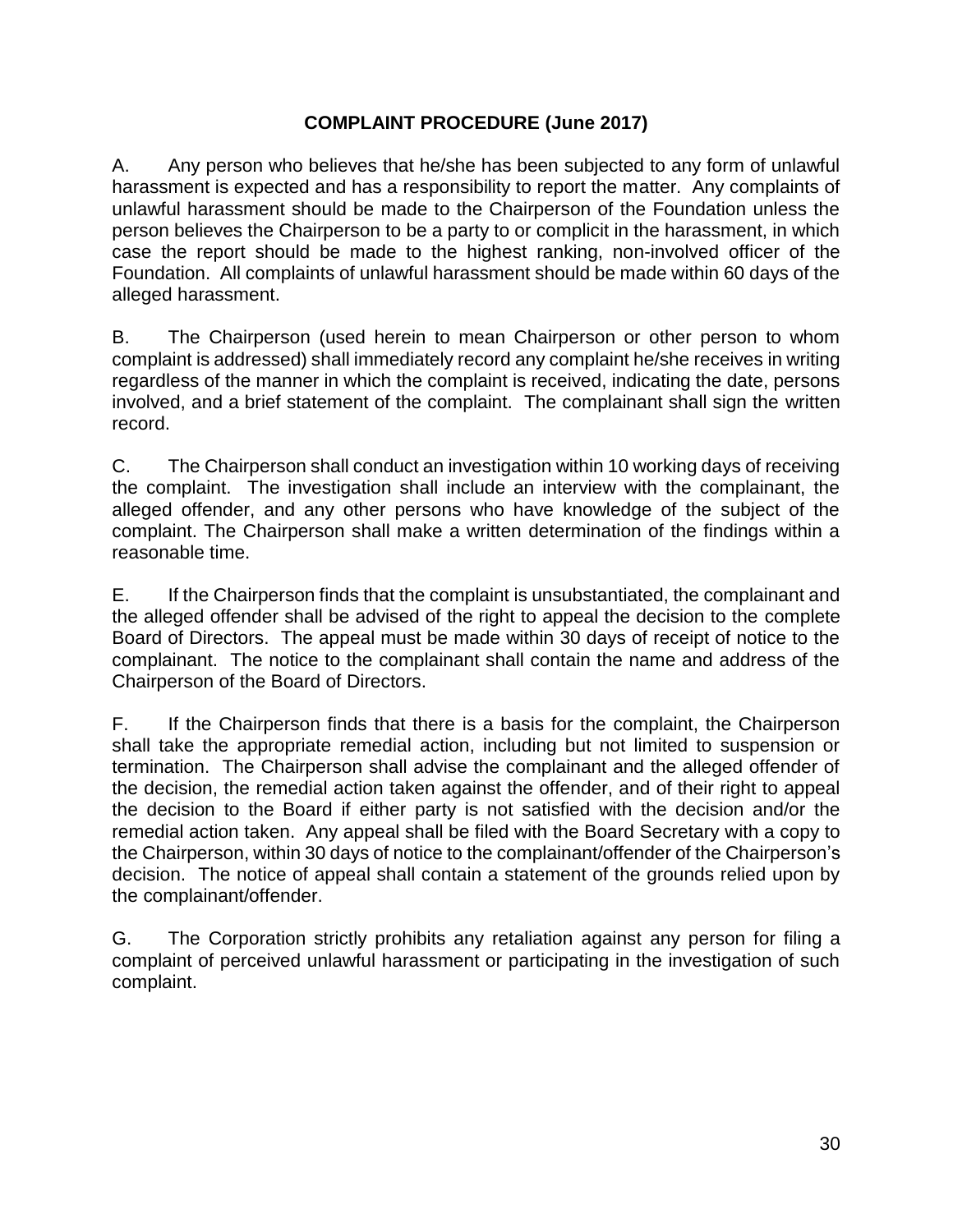## **INTERNAL FINANCIAL CONTROLS POLICY (JUNE 2017)**

Being in a position of fiduciary responsibility, the Fort Thomas Education Foundation takes seriously the need for appropriate internal controls to ensure that financial management practices are in place and systematically used to prevent embezzlement, theft, or any misappropriation or misuse of funds. The following controls create an appropriate system of checks and balances to reduce and/or mitigate such financial losses:

- 1) Only persons in the following role(s) will be allowed to sign checks to vendors and/or for reimbursement:
	- a. Chairperson
	- b. Treasurer
- 2) The Chairperson will receive month-end bank statements including check images for checks signed by the Treasurer.
- 3) The person responsible for check deposit shall remain separate from the person responsible for account reconciliation.
- 4) Any requests for online vendor payments, wire transfers, or other payments to vendors or reimbursements should be confirmed by the payee with a phone call to one of the three persons listed in item 1) above OR to Foundation staff, prior to making payment.
- 5) Vendors shall be reviewed for appropriateness of service, cost, and in accordance with conflict of interest policy every five years.
- 6) Deposits to the drop-box and/or bank must be made within one hour of the end of any event/function where cash may be collected and such deposits must be made with two persons present, one of whom must be a Director of the Board.
- 7) A blanket employee dishonesty bond shall be maintained at all times in an amount of not less than \$150,000.
- 8) Expenses within an approved budget will be authorized automatically.
- 9) Expenses that were not budgeted for or that exceed the budgeted amount but are less than \$5,000 must be approved by the Executive Committee (electronically is acceptable).
- 10)Expenses that were not budgeted for or that exceed the budgeted amount and are greater than \$5,000 must be approved by the entire Board.

Any and all Board members, employees, or volunteers who suspect the possibility of misappropriation of funds should report their suspicion(s) in accordance with the whistleblower policy.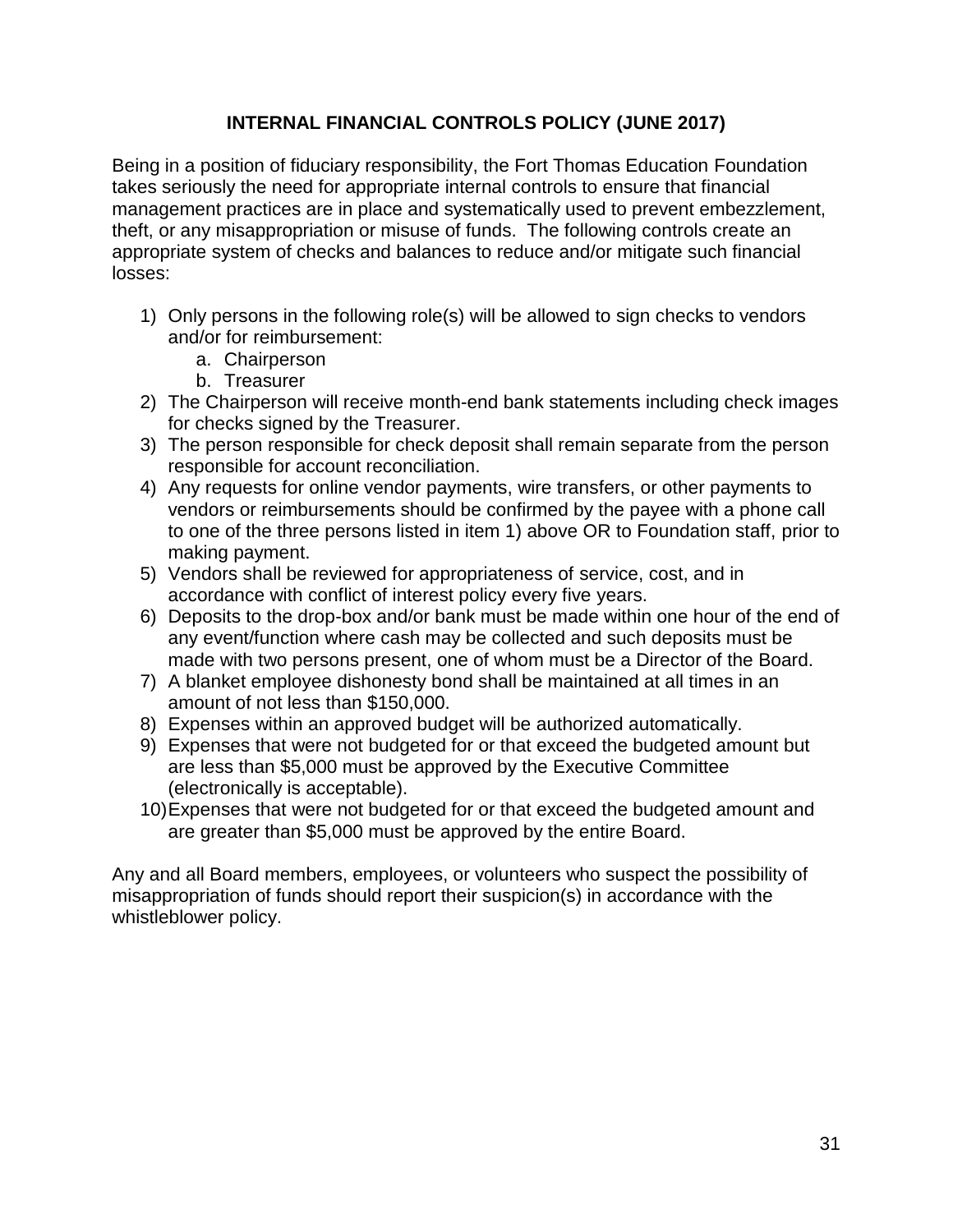# **APPENDIX**

### **CAPITAL CAMPAIGN LEVELS OF GIVING POLICY**

## **IV. Annual Giving Report**

- All cash gifts received but will not include payments made on pledges
- Gifts that are received between July 1- June 30
- Names listed under appropriate giving levels as follows:
	- $\circ$  \$100,000 249,999
	- $\circ$  \$50,000 99,999
	- $\circ$  \$25,000 49,999
	- $\circ$  \$10,000 24,999
	- $\circ$  \$5,000 9,999
	- $\circ$  \$1,000 4,999
	- $\circ$  \$500 999
	- $\circ$  \$100 499
	- o Up to \$99
- Amended: Names listed in alphabetical order.
- Memorial/Tribute gifts and Corporate Matching Gifts received between July 1 – June 30 listed

### **V. Lifetime Giving Report**

- All cumulative gifts \$10,000 and above from inception June 30
- Includes all donations for capital, general and endowment
- Includes pledged amounts in full *(grandfather clause)*
- Names listed under appropriate giving circles as follows:
	- $\circ$  \$1,000,000 and above
	- $\circ$  \$500,000 999,999
	- $\circ$  \$250,000 499,999
	- $\circ$  \$100,000 249,999
	- $\circ$  \$50,000 99,999
	- $\circ$  \$25,000 49,999
	- $\circ$  \$10,000 24,999
- Amended: Always report with Annual Giving Report

### **VI. The 1891 Society Report**

All individuals who have included the Foundation in their estate plans – June 30

The Annual Giving Report, The Lifetime Giving Report and The 1891 Society Report will be published annually in the Fall issue of *Traditions.*

The Major Donor Wall (on left as you walk in high school lobby) is a permanent display of cumulative major gifts of \$25,000 and above.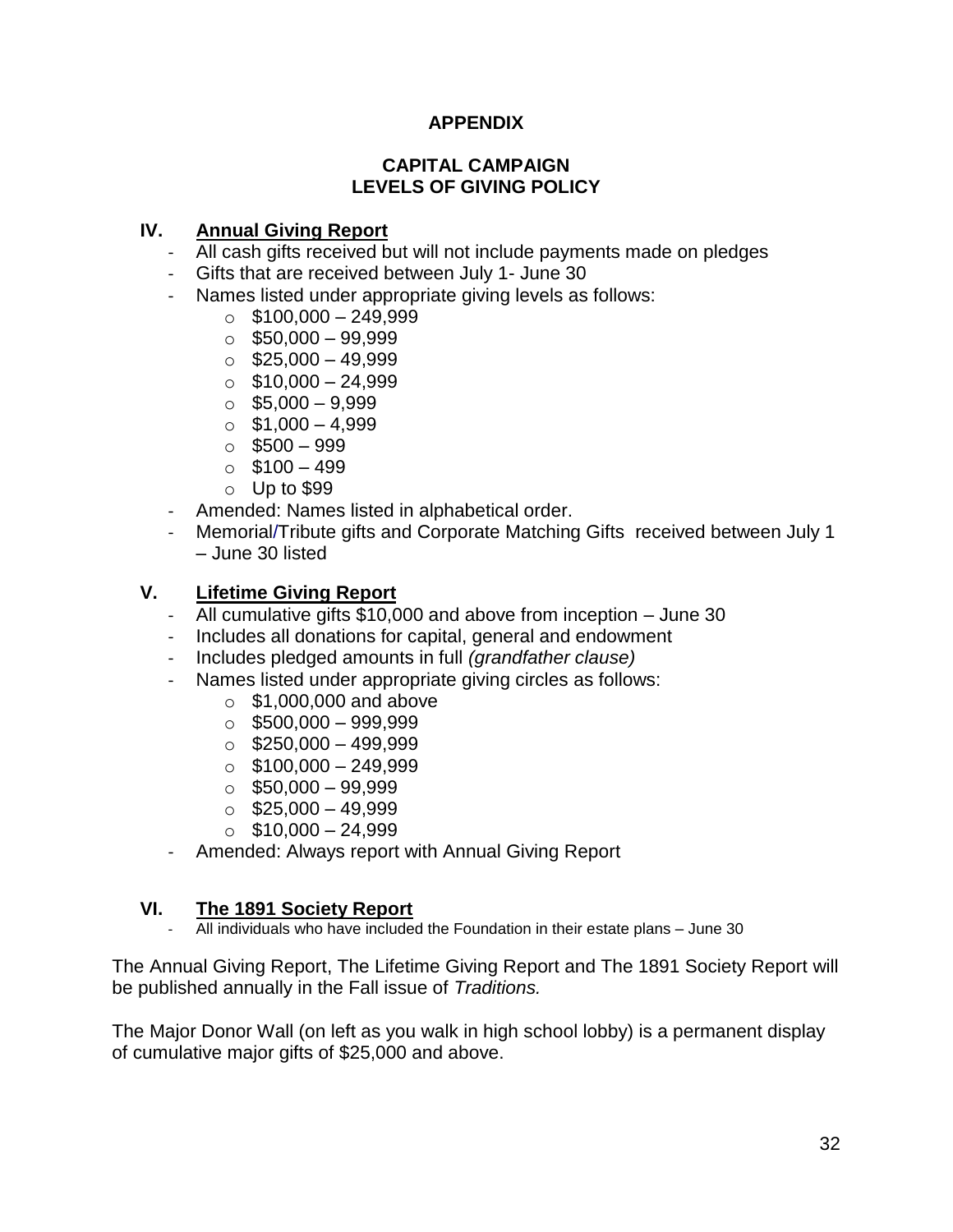The wall display on the right as you walk into the high school lobby will display the Annual Giving Report (less the Memorial and Tribute gift listing) Lifetime Giving Report and The 1891 Society Report.

The Annual Giving Report, The Lifetime Giving Report and The 1891 Society Report will be compiled after the fiscal year end and made available to the appropriate volunteer committee chairs or Board members for review before the printing deadline for *Traditions*. This will allow time to check for mistakes and special circumstances/"exceptions to the rules".

## **CAPITAL CAMPAIGN DEDICATION/RECOGNITION POLICY (2012)**

- 1. All gifts to the Capital Campaign will be recognized. The names of donors for gifts of \$25,000 and higher (cumulative) will be displayed on the Education Foundation Cumulative Major Gift Wall in the atrium area of the renovated high school (at the donors' discretion) and gifts of \$25,000 and higher to the Campaign will be further recognized by specific dedications throughout the renovated high school. In addition, donors will be recognized in print materials. Donors whose gifts to the Campaign are less than \$25,000 cumulative will be recognized on a secondary gift wall and in print materials.
- 2. Individual dedication plaques will read "A generous gift of …", "In honor of …", or "In memory of…."
- 3. Family gifts or gifts which include multiple donors will list the family members, with the approval of the donors, after the primary name (i.e. The Joe Smith Family comprised of Victoria and Joe Smith, Peggy and John Smith, Susan Smith Jones and Jim Jones). The size of the names of donors will be governed by the size of the name plaques on the gift wall and the individual dedication plaque sizes, according to the level of gift.
- 4. Appropriate recognition events may be planned and executed by the Campaign Steering Committee and Fort Thomas Education Foundation.
- 5. Other situations that may arise not referred to specifically above will be contingent upon the approval of the Dedication/Recognition Committee and the Campaign Steering Committee.